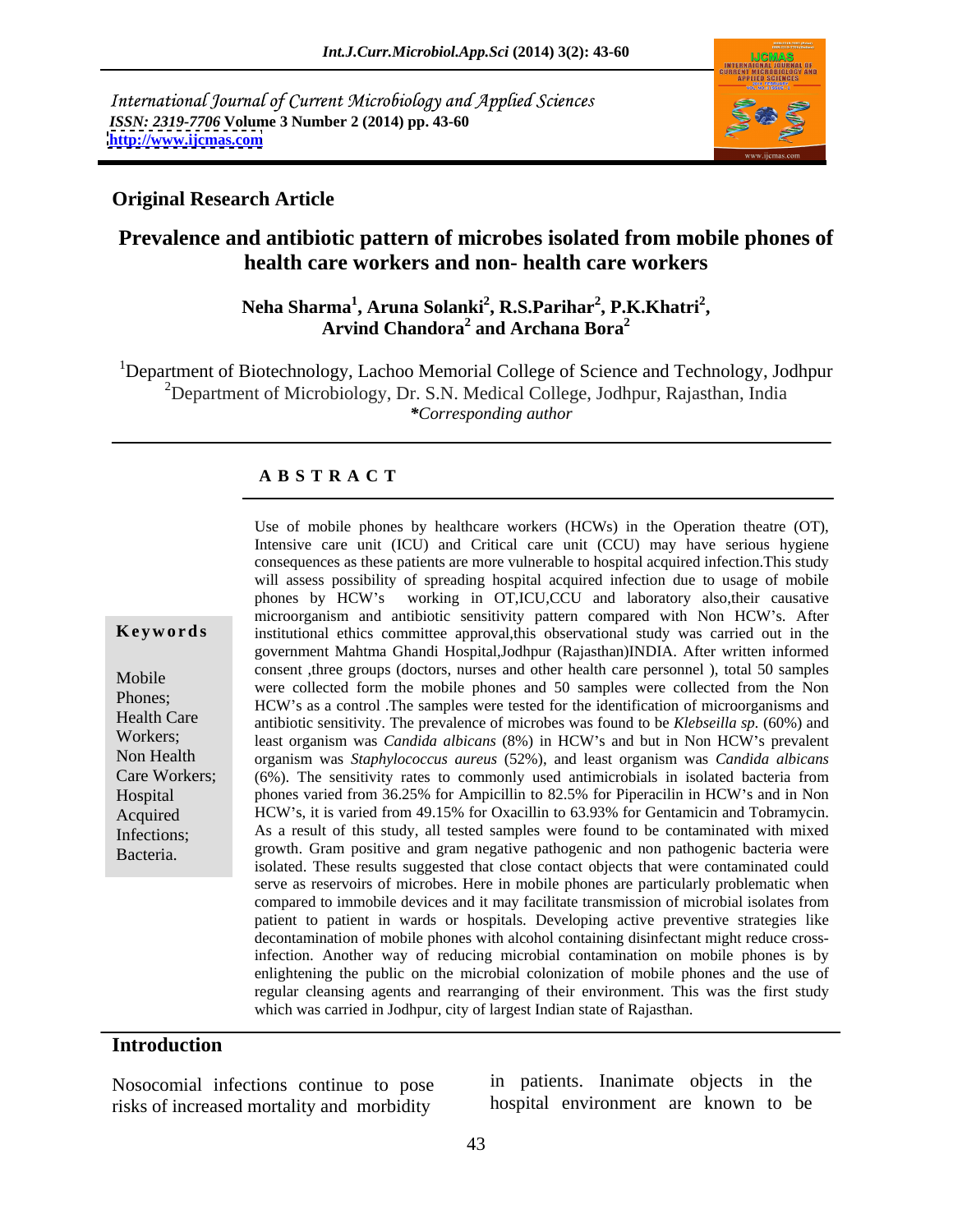contaminated with microorganisms. Cell The combination of constant handling with phones are increasingly becoming an important means of communication in the prime breeding ground for many India. Being expensive and conveniently microorganisms that are normally found small in size, they are used by doctors and on the skin. Various pathogenic microbes other health care worker in hospital for associated with tuberculosis, meningitis, immediate communication during pneumonia, tonsillitis, peptic ulcers, emergencies, in rounds and even in genital tract infections, skin infections had operation theaters and intensive care units. They may serve as mobile reservoirs of infection allowing the transportation of the The use of mobile phones by HCW's in contaminating bacteria to many different clinical environments. Further, sharing of operative rooms may have more serious cell phones between HCW's and Non bygiene consequences, because unlike HCW's may directly facilitate the spread fixed phones, mobile phones are often of potentially pathogenic bacteria to the used in the operating room close to the community (Chawala *et al*., 2009). patients. Intensive care unit patients and

Mobile phones have become an extension infectious diseases, so the risk of of office practice for physicians, and may transmission of organisms associated with serve as perfect substrate for nosocomial infections will be increased in microorganisms, especially in high these patients. temperature and humid conditions. Extensive use of mobile phones by If the same phones are used both outside HCW's acts as a vehicle for transmission and inside of hospitals, our results indicate of nosocomial agents. Over the past that, these contaminated phones can play a decade, mobile phones (MPs) have potential role in the spread of hospital become an essential accessory in our infection microbes in the community. social and professional life. The mobile **EVA** HCW's should be aware that their cellular phones of HCW's harbor many harmful telephones may carry potentially pathogens which serve as a reservoir for pathogenic microbes that may affect not nosocomial infections (Brady *et al*., 2007). only patients, but also their loved ones at Because of the achievements and benefits of the mobile phone, it is easy to overlook its hazard to health; this is against the background that many users may have no Hence, the present study is undertaken to regard for personal hygiene, and the number of people who may use the same Workers and Non Health Care Workers phone. This constant handling of the and to create antibiotic sensitivity pattern phone by different users exposes it to an array of microorganisms, and makes it a better idea about the pathogenicity of good carrier for microbes, especially those microbes isolated. If microbes are multi associated with the skin resulting in the drug resistant then their pathogenicity is spread of different microorganisms from more and if they are multi drug sensitive user to user (Ekrakene et. al., 2007).

the heat generated by the phones creates a prime breeding ground for many been identified in mobile phones.

The use of mobile phones by HCW's in intensive care unit, burn wards and hygiene consequences, because unlike fixed phones, mobile phones are often burned patients are more vulnerable to these patients.

and inside of hospitals, our results indicate HCW's should be aware that their cellular telephones may carry potentially home.

screen the mobile phones of Health Care of microbes isolated so that we can have more and if they are multi drug sensitive then their pathogenicity is less.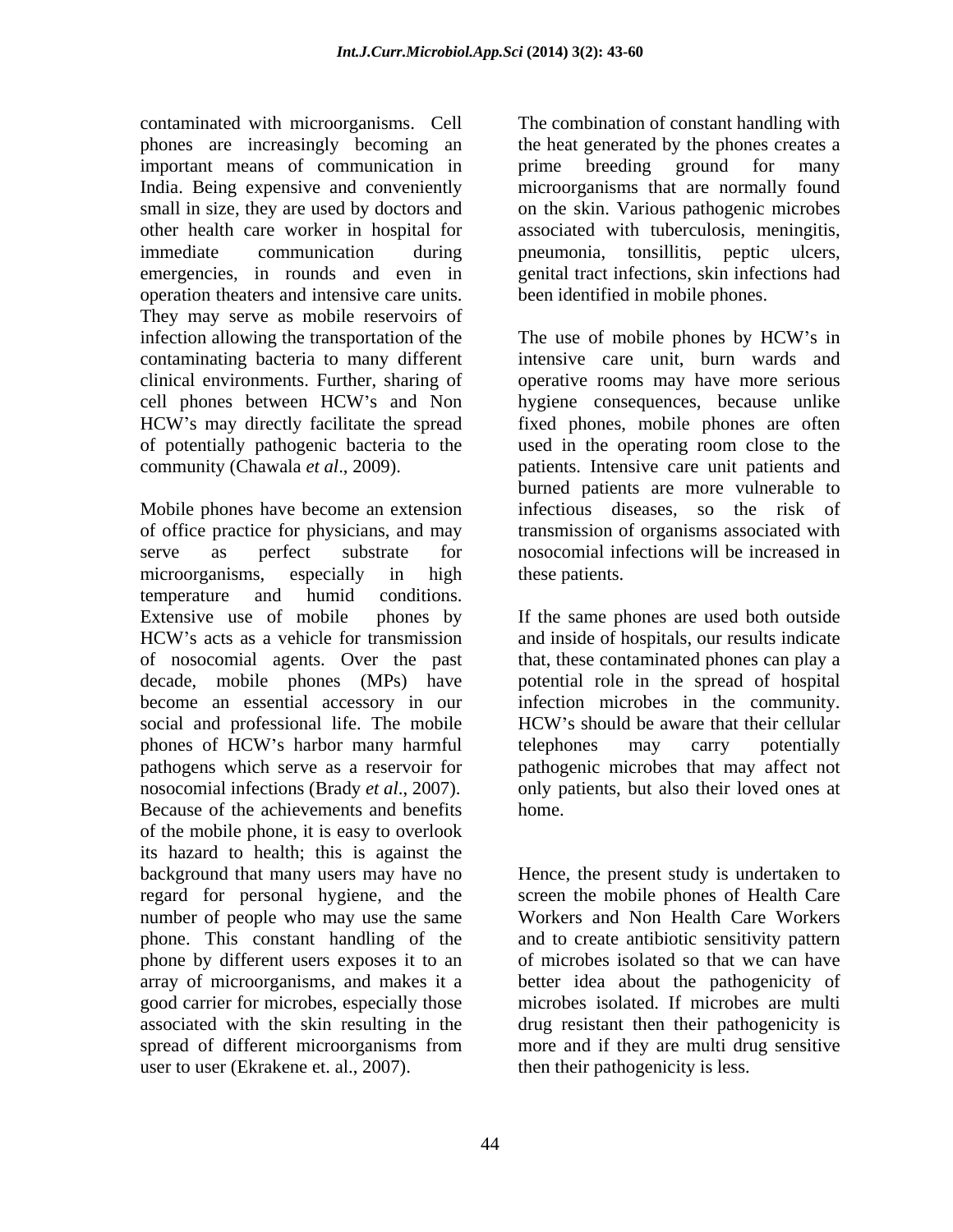Since the restriction of mobile phones use Care was taken to make sure that the by HCW's is not practically an effective level and all the buttons were swabbed method for prevention of nosocomial since these areas are most frequently in infections spread, the development of contact with the tips of fingers. 100 effective preventive strategies for well samples were screened, in which 50 practiced infection control plan is an samples were collected from HCW's and essential need to encompass 50 from Non HCWs. environmental decontamination, hand hygiene, surveillance, and contact **Culture Conditions** isolation for prevention of such nosocomial infections. Simple cleaning of All the samples were inoculated on solid computers and telephones with 70% isopropyl alcohol may decrease the agar and HiCrome agar medium and also bacterial load.  $\qquad \qquad$  in broth medium (Thioglycollate).

Our study has certain limitations that Inoculated plates were incubated at 37°C surface sampling of the environment and in ambient air for 16-18 hours (to up 24 cultures from the hands of the personnel hours). were not done.

# **Materials and Methods**

Microbiology Laboratory in Mahatma Gandhi Hospital attached to Dr. S.N. Medical College (Jodhpur) Western Rajasthan, INDIA to find out incidence, biochemical test (Mackie McCartney<br>
nevelope and antibiotic sensitivity Book). Preliminary identification of prevalence and antibiotic sensitivity Book). Preliminary identification of pattern of microbes isolated from mobile Microbes was based on colony pattern of microbes isolated from mobile Microbes was based on colony

Sample collection was done randomly *et al.*, 1997). from each mobile one sample was collected. A sterile cotton swab moistened with sterile thioglycolate broth was rotated on the sides and over the keypad of mobile phones which were used for at least one

This was followed by decontamination of the technique helps to group the bacterial<br>cell phones with 70% isopropyl alcohol pathogens into Gram positive or Gram cell phones with 70% isopropyl alcohol. After allowing it to dry for 10 minutes, repeat swabs were taken from the cell retain primary stain. Culture (sabouraud's phones dextrose agar with chloramphenicol), phones. The dextrose agar with

keypad and all the buttons were swabbed samples were collected from HCW's and 50 from Non HCWs.

## **Culture Conditions**

medium such as Blood and Mac Conkey agar and HiCrome agar medium and also in broth medium (Thioglycollate). hours).

### **Identification of Organisms**

The present study was conducted at plates were examined for growth.<br>Microbiology Laboratory in Mahatma Identification was performed both phones. characterization of organisms that is **Sample Collection physical appearance in differential media** After overnight incubation, the culture plates were examined for growth. Identification was performed both microscopically and macroscopically by using the standard microbiological and biochemical test ( Mackie Mc Cartney Book). Preliminary identification Microbes was based on colony haemolysis in blood agar, changes in and enzyme activities of organism (Elmer *et al*., 1997).

### **Grams Staining Technique**

month. plates. Smears were air-dried, heat fixed After bacterial identification, smears were prepared from colonies grown on culture and stained by Gram's technique. This technique helps to group the bacterial pathogens into Gram positive or Gram negative by the ability of bacterial cells to retain primary stain. Culture (sabouraud's dextrose agar with chloramphenicol), germ tube test and morphological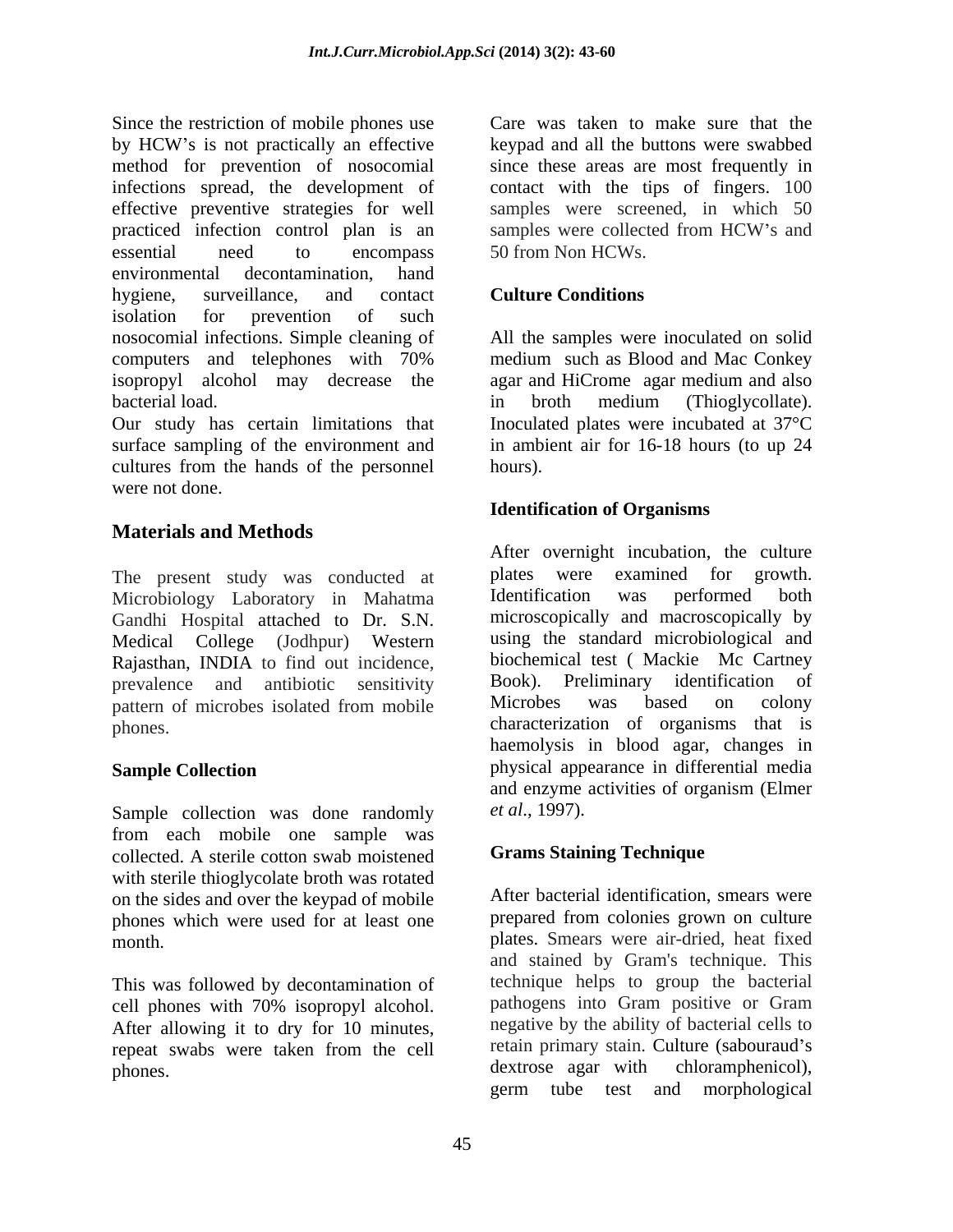fermentation test, sugar assimilation test. all we can say that HCW's, most of the

Antibiotic sensitivity test method used was samples (Table.5). Kirby Bauer method (Bauer *et al*., 1966). agar. It is type of disc diffusion method. Phones of HCW's and Non HCW's shows

In this study 50 mobile phone samples from test group (Health Care Workers) *Klebseilla sp., Streptococcus species,*<br>and 50 mobile phone samples from control *Staphylococcus albus, Staphylococcus* and 50 mobile phone samples from control group (Non Health Care Workers and community) were cultured. Most of the samples were collected from the doctors' Positive Bacilli isolated are known to mobile phones and least samples were collected from the technicians.(Table 1).Samples were collected from both  $\mu$  *Klebseilla sp.* 60 %, *Staphylococcus albus* Lachoo Memorial College of Science and  $\mu$  50%, *Staphylococcus aureus* 38%, Lachoo Memorial College of Science and 50%, Staphy<br>Technology and normal community *Pseudomonas* Technology and normal community. Collection of samples was maximum from Enterococcus sp. 6%, Candida albicans Lachoo Memorial College.(Table2). It 8% and Gram Positive Bacilli 14% in observes that cell phones from HCW's Health Care Worker mobile phone and the shows higher carriage rate (94%) in comparison to those from Non HCW's Klebseilla sp. 34%, Staphylococcus albus (80%). (Table.3). Before decontamination 32%, Staphylococcus aureus 52%, 87% of mobile phones shows positive *Enterococcus sp.* 2%, *E.coli* 2%, *Candida* prowth and 13% shows negative prowth *albicans* 6% and gram positive bacilli 10% growth and 13% shows negative growth. But after decontamination with 70 % isolated in Non-Health Care Worker. isopropyl alcohol only 20% cell phones shows growth and 80% shows negative growth. Thus proving the efficacy of decontamination. (Table 4). It observes in bacterial species, 40% two different immuno-compromised. Some of them are species, 24% three or more different<br>species and no bectorial grouth were *Klebseilla* sp. is most prevalent organism species and no bacterial growth were **Klebsella** sp. is most prevalent organism<br>isolates from Health Care Workers and Workers and in case of Non Health Care  $\frac{1}{2}$ <br>Workers It was found that 42% of ghange different species and no bacterial growth

46

identification on glucose agar test, sugar were identified in 20% of phones. In over Antibiotic Sensitivity Test organism. But in case of Non HCW's 1 were identified in 20% of phones. In over all we can say that HCW s, most of the sample shows growth of 2 type of organism. But in case of Non HCW's 1 type of organisms isolates in most of the samples (Table.5).

The medium used in this is Muller Hinton Comparison of Microbial Growth on Cell **Results and Discussion** Workers mobile phones and Non Health Phones of HCW's and Non HCW's shows that the isolated bacteria from Health Care Care Workers mobile phones are similar. The finding of this research indicates that *Klebseilla sp.*, *Streptococcus species, Staphylococcus albus, Staphylococcus aureus, Enterococcus sp., Pseudomonas sp., E.coli., Candida albicans* and Gram Positive Bacilli isolated are known to cause infections in humans.The rate of contamination was found to be that *Klebseilla sp. 60 %*, *Staphylococcus albus*  $Staphylococcus$  *aureus Pseudomonas sp. 4%, E.coli 2%, Enterococcus sp. 6%*, *Candida albicans* 8% and Gram Positive Bacilli 14% in Health Care Worker mobile phone and the rate of contamination was found to be that *Klebseilla sp.* 34%, *Staphylococcus albus* 32%*, Staphylococcus aureus 52%, Enterococcus sp.* 2%*,E.coli* 2%*, Candida albicans* 6% and gram positive bacilli 10% isolated in Non Health Care Worker.

this study that 30% of phones grew one the underlying the sepectrum among the identified in 6% of phones of Health Care isolates from Health Care workers and Workers, It was found that 42% of phones but *Maphylococcus aureus* is most grew one bacterial species, 36% two prevalent organism isolates in Non-Health different species,  $8\%$  three or more Care WORKETS and least lind organism is Most of the organisms are similar, some of which isolates are known to cause human infections most especially among the immuno-compromised. Some of them are known to cause nosocomial infections. *Klebseilla* sp. is most prevalent organism isolates from Health Care Workers and least find organism is *Candida albicans* Staphylococcus aureus is most prevalent organism isolates in Non Health Care Workers and least find organism is *Candida albicans* (Table.6).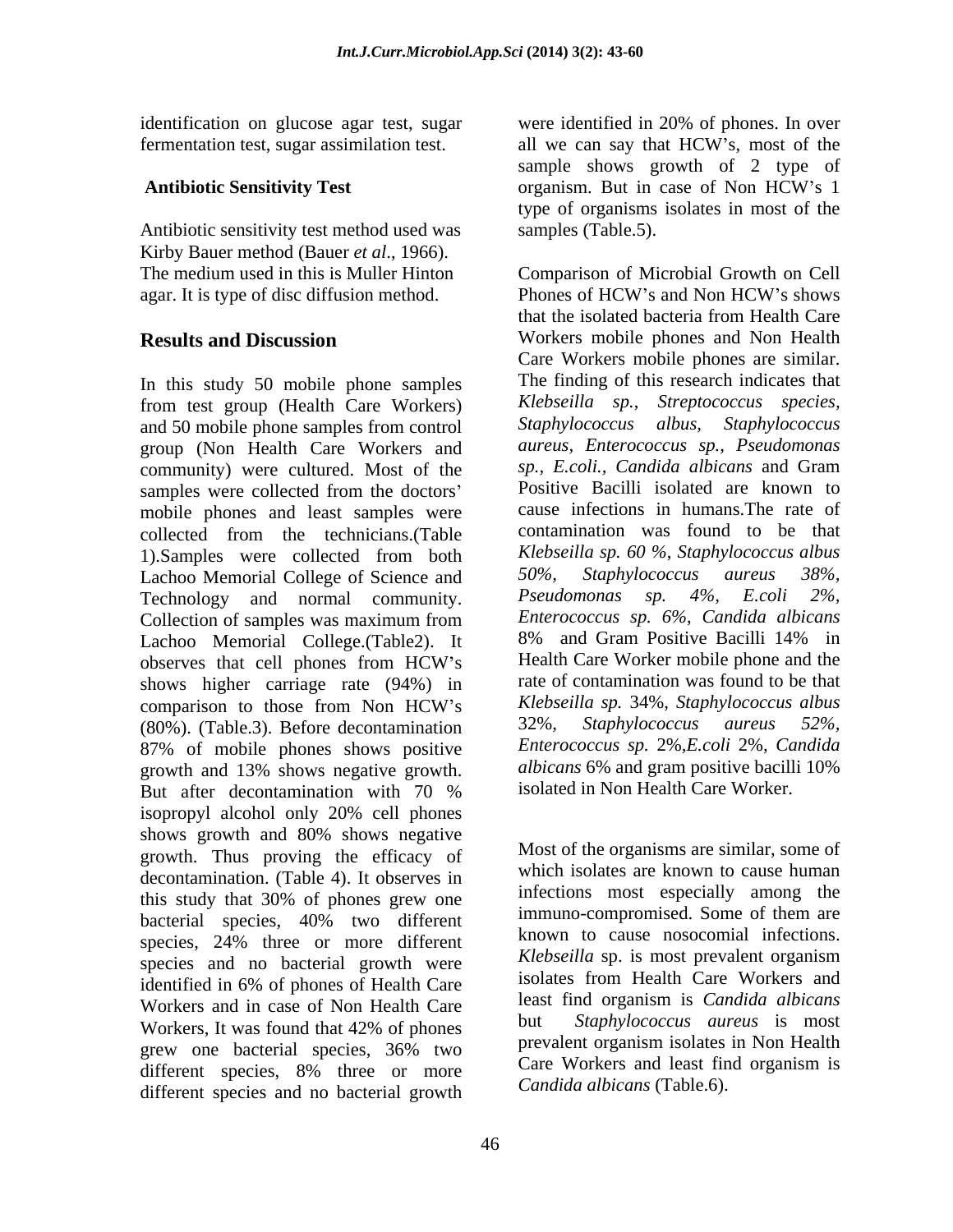Distribution of Bacterial Agents Isolated and out of 91, only 80 isolates were from HCW's shows that the contamination subjected to antibiotic susceptibility test frequency varies from laboratories to according to Kirby- Bauer method and different department of the hospital. The checked for antibiotic sensitivity to most of the contamination find in Lab Technicians 37.36%. In CCU and ICU *Staphylococcus albus* is most prevalent organism, in Burn Unit *Staphyloccus*  employed and inhibition observed as clear *albus* and *Stapyloccus aureus* are equally find. But in Male Ward *Klebseilla* sp. is zones were measured using meter rule. high in number, in Female Ward The *Bacillus* sp. was not subjected to *Klebseilla* sp. and *Staphyloccus albus* are antibiotic susceptibility testasthey are equal in number, in Emergency *Klebseilla sp.* is most frequently find organism. In laboratories, *Klebseilla* sp. is most prevalent organism in both Microbiology sensitivity pattern obtained from different Lab and Central Lab but in case of Blood isolates from both the patterns against Bank *Staphyloccus albus* is prevalent commonly used antibiotics (AN, CF, PIT, organism. Our study included technicians CD, OX, CFP, G, TOB, TCC, AZ, AMP of three department of Mahatma Gandhi and VA) in relation to pathogenic bacteria Hospital. This group of volunteers is in direct contact with the time of collection and processing in the laboratory and In HCW's Staphylococcus albus shows usually this group of volunteers keeps maximum sensitivity to VA, PIT 96% and their mobile phones on work bench. These might be the reason for getting more Non HCW's it shows complete sensitivity number of isolates. (Table 7).VThe most of the organisms isolates from HCW's it shows the maximum percentage Microbiology lab (18.68 %), followed by of sensitivity to VA (89.47%) and least Burn Unit (15.39%),Male Ward (10.98%) sensitive for AMP 15.78%. In Non and CCU , Emergency and Blood Bank HCW's it shows complete sensitive to AN, (9.89%) ,followed by Central lab (8.79%) CFP, G, TOB, VA and least sensitive for and least contamination find in Female OX 75%. (Table 10). In HCW's it shows

As a result of this study, an tested samples<br>of the antibiotics. (Table 11). In HCW's,<br>were found to be contaminated with mixed<br> $\frac{1}{2}$ growth. Gram positive and gram negative<br>AZ 93.33% and least sensitive to AMP pathogenic and non pathogenic bacteria<br>13.33% but in Non HCW's it finds were isolated. More pathogen/opportunist bacteria were isolated from mobile phones of Health Care Staffs than the ones of

Total 91 bacterial isolates from the mobile sensitive to AN, AZ, PIT, TOB and no one phones belonging to six different species

subjected to antibiotic susceptibility test commonly available organisms.

The disc diffusion technique was zone around the antibiotics. Inhibition believed to be the normal flora.

There was a lot of variations in the isolates from both group.

ward and ICU (7.69%) (Table 8). <br>As a result of this study, all tested samples<br>As a result of this study, all tested samples<br>of the entitiation (Table 11) In HCW's control group.<br>
For CFP in HCW's and one for OX in Non Antibiotic Susceptibility Testing **HCW's.** (Table 13). In HCW's In HCW s¸ *Staphylococcus albus* shows maximum sensitivity to VA, PIT 96% and least sensitive to CF, TCC 68%. But in Non HCW's it shows complete sensitivity to most of the antibiotics.(Table 9).In HCW's it shows the maximum percentage HCW's it shows complete sensitive to AN, OX 75%.(Table 10). In HCW's it shows very less sensitivity for antibiotics and in HCW's it find complete sensitive to most of the antibiotics. (Table 11).In HCW's, *Klebseilla* sp*.* finds to be more sensitive to AZ 93.33% and least sensitive to AMP 13.33% but in Non HCW s it finds complete sensitive to G and least sensitive to CF 58.33%.(Table 12). *E.coli.* finds to be sensitive to all antibiotics except one for CFP in HCW's and one for OX in Non HCW s.(Table 13). In HCW s *Pseudomonas* finds to be complete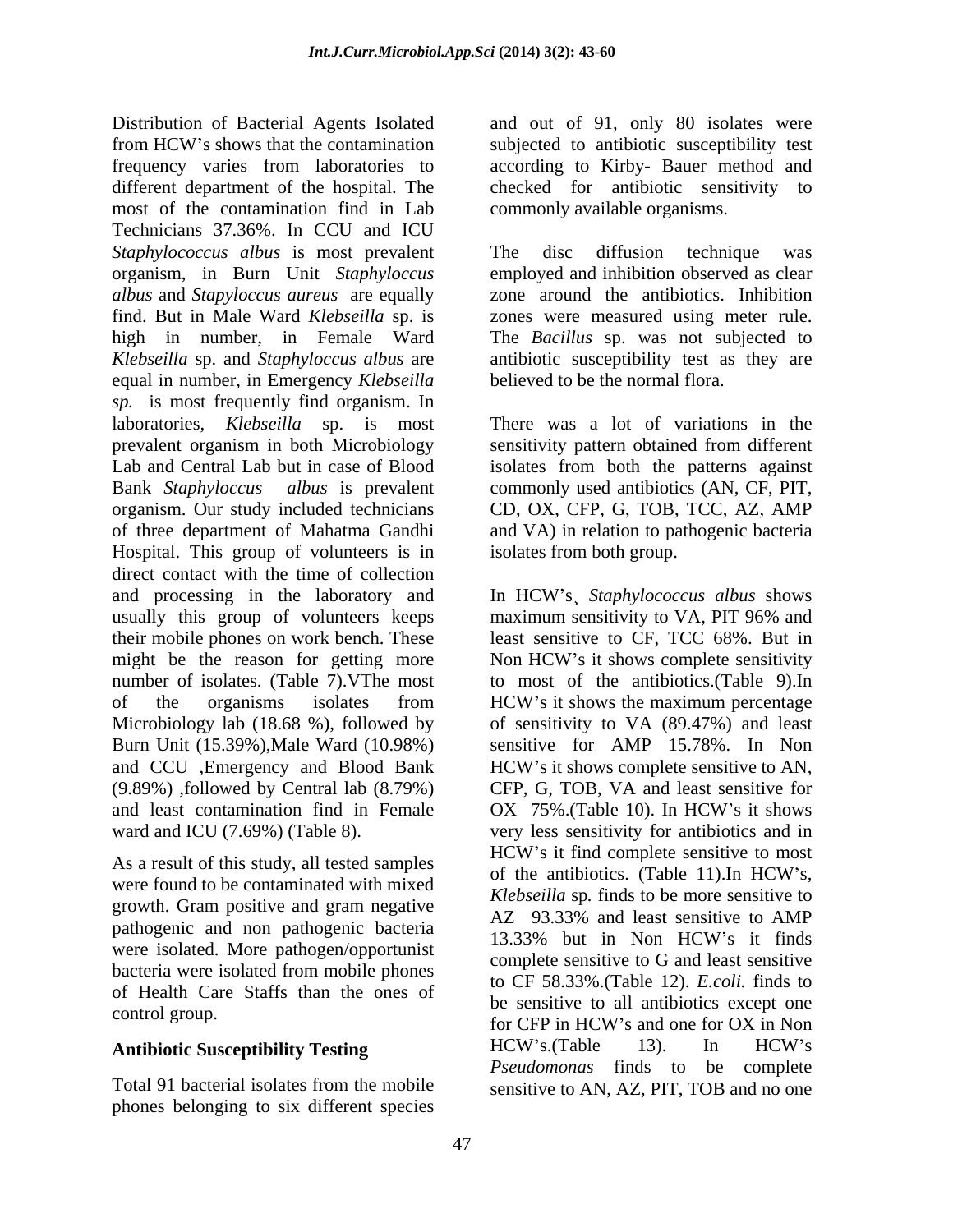isolates from Non HCW's.(Table 14). According to our study, the rate of Over All Sensitivity of Microbes shows contamination is 94% in HCW's and 80% that the most sensitive drug finds in in non HCW's which is similar to the (63.93%). But the most resistant drug in HCW's but they didn't consider the finds in HCW's was AMP (63.75%). Non HCW's in their own study. But in that resistant rates to commonly used Chandra et al. (2011) but the

From the antibiotic sensitivity testing, it was observed that most of the isolates obtained from cell phones of both Health Care Workers and Non Health Care Workers were showing growth of multi HCW's and Non HCW's were compared. drug sensitive organisms.(Table 15).

Microbes isolated from mobile phones Klebseilla sp. on the cell phones of reported to be leading cause of nosocomial HCW's is significantly higher than that of reported to be leading cause of nosocomial and hospital acquired infections. non HCW's. Klebseilla sp. is found to be Resistance of most of the microbes to  $30(60\%)$ , followed by *S.albus* 25<br>commonly used antimicrobial agents is  $(50\%)$  out of 50 in HCW's but in case of commonly used antimicrobial agents is (50%), out of 50 in HCW's but in case of<br>becoming an increasing clinical problem Non HCW's. S. *aureus* was found to be becoming an increasing clinical problem and a recognized public health threat because there are limited number of follow<br>antimicrobial agents including Penicillin of 50. antimicrobial agents including Penicillin, Cephalosporin, Aminoglycoside and Fluoroquinolones with reliable activity

Sensitivity Pattern of Microbes Isolated Kirby Bauer method, to determine the most prominent in HCW's and Klebseilla Science and Technology and from isolated- *P. aeruginosa*, *E. coli.*, Jodhpur (Rahasthan) INDIA, between 6 June 2011 to 8 September 2011.

HCW's is PIT (82.5%). While in Non study conducted by Ulger et al. (2009) HCW's, it is G (63.93%) and TOB where the contamination rate was 94.5% finds in HCW's was AMP (63.75%). Non HCW's in their own study. But in While in Non HCW's it is OX contrast to this, the contamination rate was (50.82%).The present study demonstrates found to be lower (84%) in the study of antimicrobials in isolates bacteria from phones varies from 17.50% for PIT to (98%) in the study of Singh et. al. (2010) 63.75% for AMP in HCW's and in Non and a another study revealed that cell HCW's, it is varies from 36.03% for G phones from the health care personnels and TOB to 50.85% for OX . working in clinical departments showed According to our study, the rate of contamination is 94% in HCW's and 80% in non HCW s which is similar to the study conducted by Ulger *et al*. (2009) where the contamination rate was 94.5% in HCW's but they didn't consider the Non HCW's in their own study. But in contrast to this, the contamination rate was Chandra *et al*. (2011) but the contamination rate was found to be higher and a another study revealed that cell phones from the health care personnels higher carriage rate (44.78%) as compared to those from non clinical side (37.77%) (Arora *et al.,* 2009). ( Table -3 )

> In our study, pathogens on cell phones of HCW's and Non HCW's were compared. This study indicates that the carriage of *Klebseilla* sp. on the cell phones of HCW's is significantly higher than that of non HCW s. *Klebseilla* sp. is found to be 30 (60%), followed by *S.albus* 25  $(50\%)$ , out of 50 in HCW's but in case of Non HCW *s.* S.*aureus* was found to be most prevalent organism 19 (38%) followed by *Klebseilla* sp. 17 (34%), out of 50.

against it. showed that most prevalent organism was This study Prevalence and Antibiotic *aureus* in both clinical and non clinical from Mobile Phones of HCW's and Non with the study of Tambekar *et al.* (2008). HCW's was therefore carried out, using it revealed that Staphylococcus aureus was antibiotic sensitivity pattern of microbes sp. was found to less in number. During from HCW's and Non HCW's (control the present set of laboratory group from Lachoo Memorial College of experimentation other bacteria were also Community) at Mahatma Gandhi Hospital, *Enterococcus* sp. . *P.aeruginosa* was However, in a study of Arora *et al. (*2009) CONS, followed by *Staphylococcus*  samples. When our study was compared with the study of Tambekar *et al*. (2008), it revealed that *Staphylococcus aureus* was most prominent in HCW's and *Klebseilla* the present set of laboratory isolated *P.aeruginosa, E.coli.,* found (4%) in a study conducted by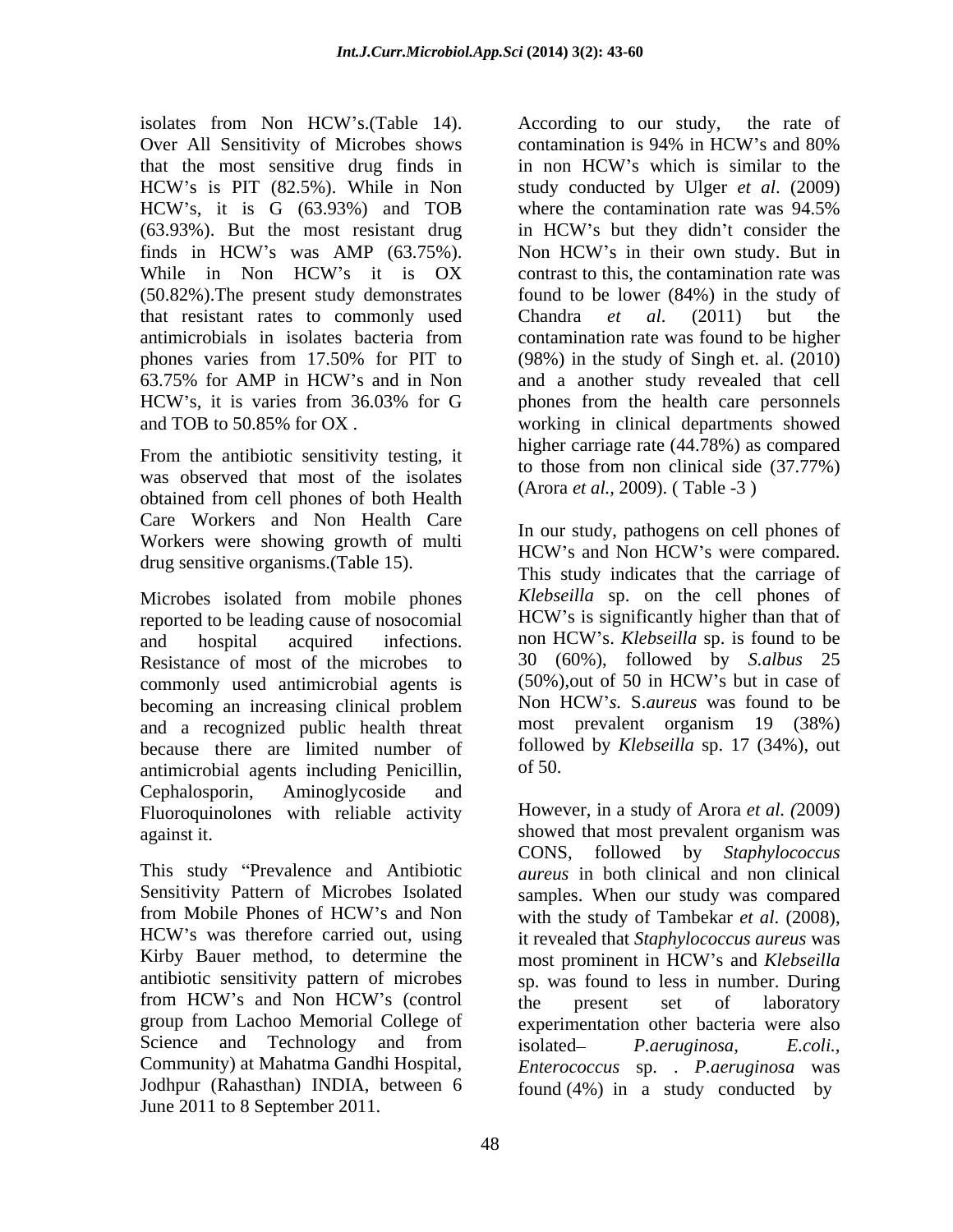| <b>DEPARTMENT</b>  | <b>DOCTORS</b>           | <b>NURSES</b> | <b>TECHNICIAS</b> | <b>TOTAL</b> | $F(\% )$ |
|--------------------|--------------------------|---------------|-------------------|--------------|----------|
| $CCU *$            | -4                       |               | $\sim 100$        |              | 16       |
| $\rm{ICU}$ $^{**}$ |                          |               | $\sim$ $-$        |              | 14       |
| Burn unit          |                          |               | $\sim$ $-$        |              | 10       |
| Male ward          |                          |               | $\sim$ $\sim$     |              | 10       |
| Female ward        |                          |               | $\sim$ $-$        |              | 10       |
| Emergency          | - 4                      |               |                   |              | 12       |
| Microbiology lab   | $\sim$                   |               |                   |              | 10       |
| Blood bank         | $\sim$<br>$\overline{ }$ |               |                   |              | 12       |
| Central lab        |                          | $\sim$        |                   |              |          |
| <b>TOTAL</b>       | 22                       | 19            |                   | 50           | 100      |

**Table.1** Sample Distribution According to Hospital Department and Health Care Staff

\* CCU - Cardiac Care Unit; \*\* ICU - Intensive Care Unit

| SAMPLE COLLECTION AREA  | <b>TOTAL</b> | <b>SAMPLES</b><br>NO. OF<br><b>ANALYZED</b> |
|-------------------------|--------------|---------------------------------------------|
|                         | NO. (n)      | <b>FREQUENCY</b> (%)                        |
| Lachoo Memorial College |              | υυ                                          |
| Commun                  |              |                                             |
| <b>TOTAL</b>            |              |                                             |

**Table.3** Number of Cell Phones Showing Growth

| <b>DEPARTMENT</b> | <b>GROWTH</b><br><b>OBTAINED</b> | $F(0_6)$ | <b>NO</b><br>$\sqrt{GROWTH}$ | $\Gamma$ (0/) | <b>TOTAL</b>              |
|-------------------|----------------------------------|----------|------------------------------|---------------|---------------------------|
| HCW's *           |                                  | - 94     |                              |               | 50 <sup>1</sup><br>$\sim$ |
| Non HCW's **      |                                  | - Or     |                              |               | 50 <sup>2</sup>           |
| <b>TOTAL</b>      |                                  |          |                              |               | 100<br>100                |

\* HCW's - Health Care Workers; \*\* Non HCW's - Non Health Care Workers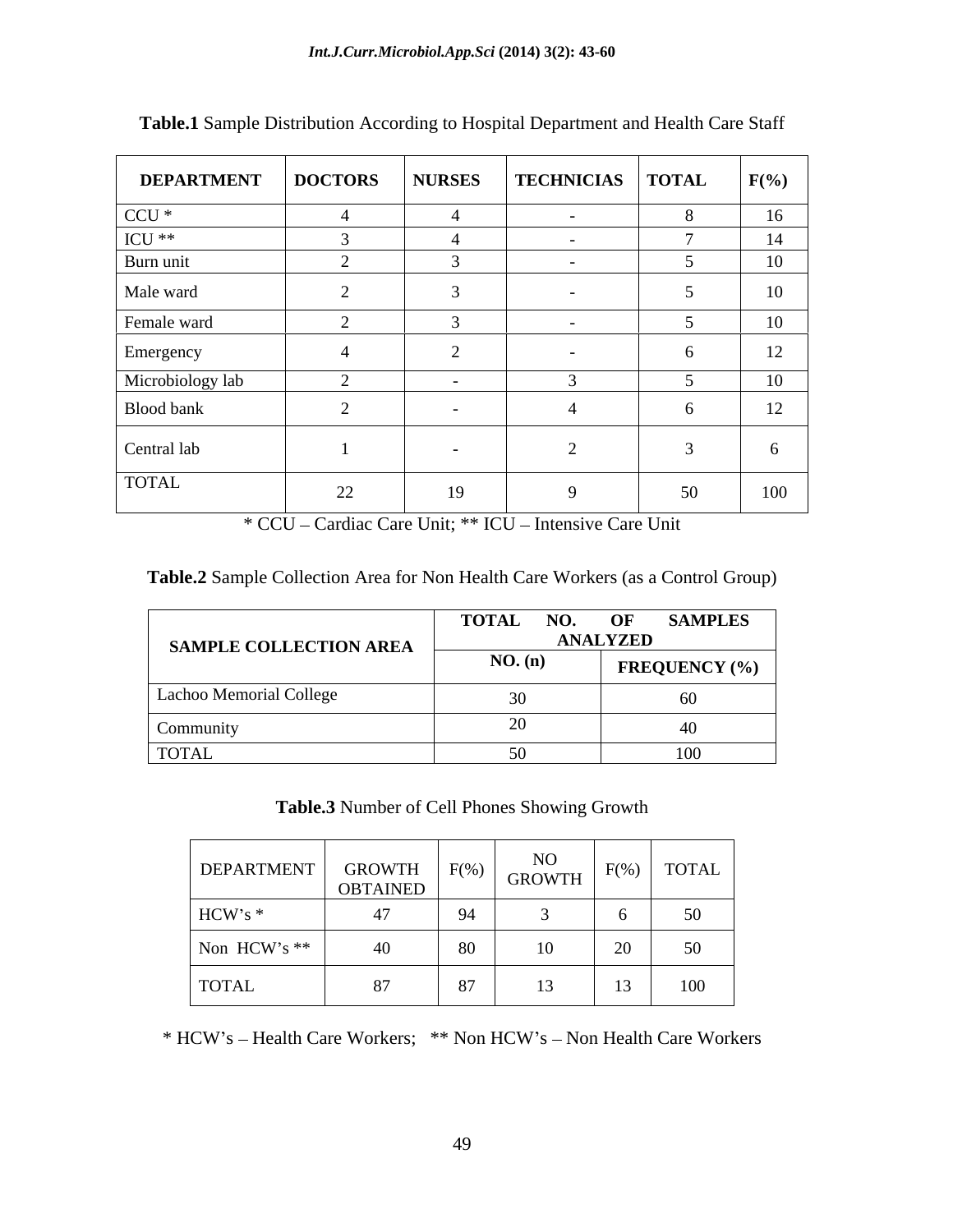|                        | <b>GROWTH</b> |                 | CDONITII<br><b>UNUWIN</b> |      |              |
|------------------------|---------------|-----------------|---------------------------|------|--------------|
| CELL PHONES            |               | <b>POSITIVE</b> | NEGATIVE                  |      | <b>TOTAL</b> |
|                        |               |                 | NL.                       |      |              |
| Before decontamination |               |                 |                           |      | $100 -$      |
| After decontamination  | $\sim$        | $\Delta$        |                           | $ -$ | 100<br>100   |

**Table.4** Showing Result after Decontamination of Cell Phones with 70% Isopropyl Alcohol

**Table.5** Number of Cell Phones that Showed Multiple Organisms

|                                    | HCW's<br>110.11 |     | Non HCW' |
|------------------------------------|-----------------|-----|----------|
| NO. OF DIFFRENT ORGANISMS ISOLATED |                 | No. | f(0/2)   |
| None ( $\text{No}$ g <sub>1</sub>  |                 |     |          |
|                                    |                 |     |          |
|                                    |                 |     |          |
| $\beta$ or more ty <sub>p</sub>    | $ -$            |     |          |

Table.6 Comparison of Microbial Growth on Cell Phones of HCW's and Non HCW's

| TYPE OF ORGANISM                           | HCW's         |                | Non HCW's |                |
|--------------------------------------------|---------------|----------------|-----------|----------------|
| <b>ISOLATED</b>                            | $No.=91$      | $F($ %)        | $No = 69$ | $F(\%)$        |
| $GRAM (+ve)$                               |               |                |           |                |
| Staphylococcus aureus                      |               |                |           |                |
| Staphylococcus albus                       | $\sim$ $\sim$ | 50             | $\sim$    | $J\mathcal{L}$ |
| <i>Enterococcus</i> sp.                    |               |                |           |                |
|                                            |               |                |           |                |
| <b>GRAM</b> (-ve)<br><i>Klebseilla</i> sp. |               | -60            |           |                |
| coli                                       |               |                |           |                |
| Pseudomonas                                |               |                |           |                |
| Candida albicans                           |               |                |           |                |
| GPB $*$                                    |               | $\blacksquare$ |           |                |
| <b>TOTAL</b>                               |               |                | 'n        |                |

\* GPB – Gram Positive Bacilli

Chandra *et al.*, (2011) and these results In a study of Arora *et al.*, (2009) sps. are also a nosocomial pathogen and the number of *Enterococcus sp.* in our

both HCW's and Non HCW's. But in isolated in our study. contrast to this, *E.coli* was found 3.6% in the study of Karaby *et al*., (2007)

were tied with our study. *Enterococcus Acinetobacter* spp. was isolated. Similar study was 6% which is higher (4.8%) than *Acinetobacter* spp. in the cell phones and the study of Chandra *et al.*, (2011). hands of the health care workers and In present study *E.coli* was found 2% in is interesting that no *Acenitobacter* spp. is Chandra *et al.*, (2011) and these results<br>
Were tied with our study. *Enterococcus Acinetobacter* spp. was isolated. Similar<br>
sps. are also a nosocomial pathogen and<br>
study conducted by Isaac *et al.*, (1999)<br>
the numb study conducted by Isaac *et al*., (1999) identified multidrug resistant patients admitted to the ICU. However, it is interesting that no *Acenitobacter* spp*.* is isolated in our study.

In total, the present study revealed that bacteria causing nosocomial infections are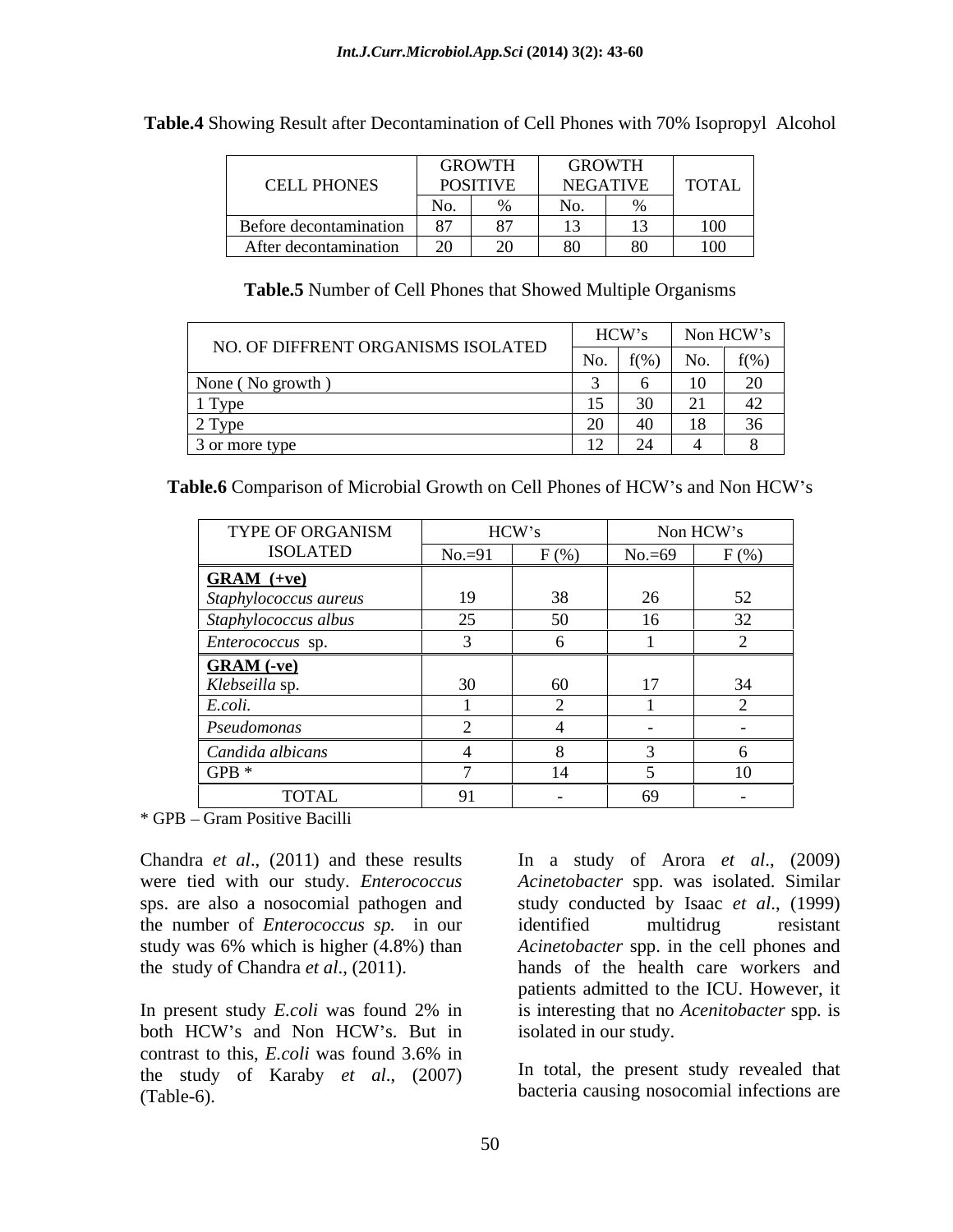present on mobile phones. These mobile growth were identified in 6% of phones of phones are used inside and outside the hospital, so public also may get infections. In our study 37.36% of Microbes were 42% of phones grew one bacterial species, found to be in technicians, which is lower 36% two different species, 8% three or than the study conducted by Chandra et. more different species and no bacterial al. (2011) showed 54% of contamination rate in laboratories. (Table 8) (Table 5).

As observed most of the isolates obtained In our study 64% of contamination was from cell phones of clinical workers in the found to be in technicians, which is higher study conducted by Arora *et al.* (2009) than the study conducted by Chandra *et al.* were showing growth of multi drug (2011) showed 54% of contamination rate resistant organisms as compared to those isolated from non clinical sections. Where as in our study mobile phones were Rusin *et al*. (2002) had documented showing the growth of multi drug sensitive transfer of both gram-positive and gram organisms both in HCW's and Non a negative bacteria during casual activities. HCW's. Before decontamination in the Hence, the present findings imply that present study,87% mobile phones showed mobile phones may serve as vehicles of growth and After decontamination with 70% isopropyl alcohol only 20% cell phones showed growth again. Thus proving the efficacy of decontamination. In the remaining phones, there was a Antimicrobial susceptibility tests for the significant reduction in the number of isolates revealed that Ciprofloxacin, colonies but in the study conducted by Arora *et al.*, (2009) the efficacy of inhibit 80.7%, 81.5% and 82.3% of the decontamination with 70% isopropyl bacterial agents isolated, respectively. alcohol was found to be 98% as only 5 cell phones showed growth after organisms, while Amoxycillin was 100% decontamination. It was found that around effective against *P. aeruginosa* and 40% of the cell phones of health care moderately active against *Klebseilla*  workers were contaminated and thus acted as a potential source of nosocomial infections (Table 4 ). Similar results was found in Most of the

A study was done by Ulger *et al*., 2009 more different species and no bacterial

growth were identified in 6% of phones of Health Care Workers and in case of Non Health Care Workers, It was found that 42% of phones grew one bacterial species, 36% two different species, 8% three or growth were identified in 20% of phones (Table 5).

than the study conducted by Chandra *et al*. (2011) showed 54% of contamination rate in laboratories technicians (Table 8).

negative bacteria during casual activities. Hence, the present findings imply that transmission of bacteria cause diseases such as diarrhea, pneumonia, boils and abscesses.

Ofloxacin and Perfloxacin were found to inhibit 80.7%, 81.5% and 82.3% of the Ceftriaxone inhibited 79.0% of the organisms, while Amoxycillin was 100% species (Akinyemi *et al*., 2009).

showed that 49% of phones grew one 100% resistant towards AN, AZ, PIT, and bacterial species and 34% two different TOB (Table-14). In overall and 11.5% three or more different species Fluoroquinolones and third-generation and no bacterial growth were identified in Cephalosporins are effective against most 5.5% of phones. However, at our centre, isolates in their study but at our centre 30% of phones grew one bacterial species, Cephalosporins (CFP, CD) were quite 40% two different species, 24% three or antibiotics didn't used in our study but in case of *Pseudomonas*, it was found to be TOB (Table-14). In overall Cephalosporins (CFP, CD) were quite sensitive to the bacteria isolated from mobile phones.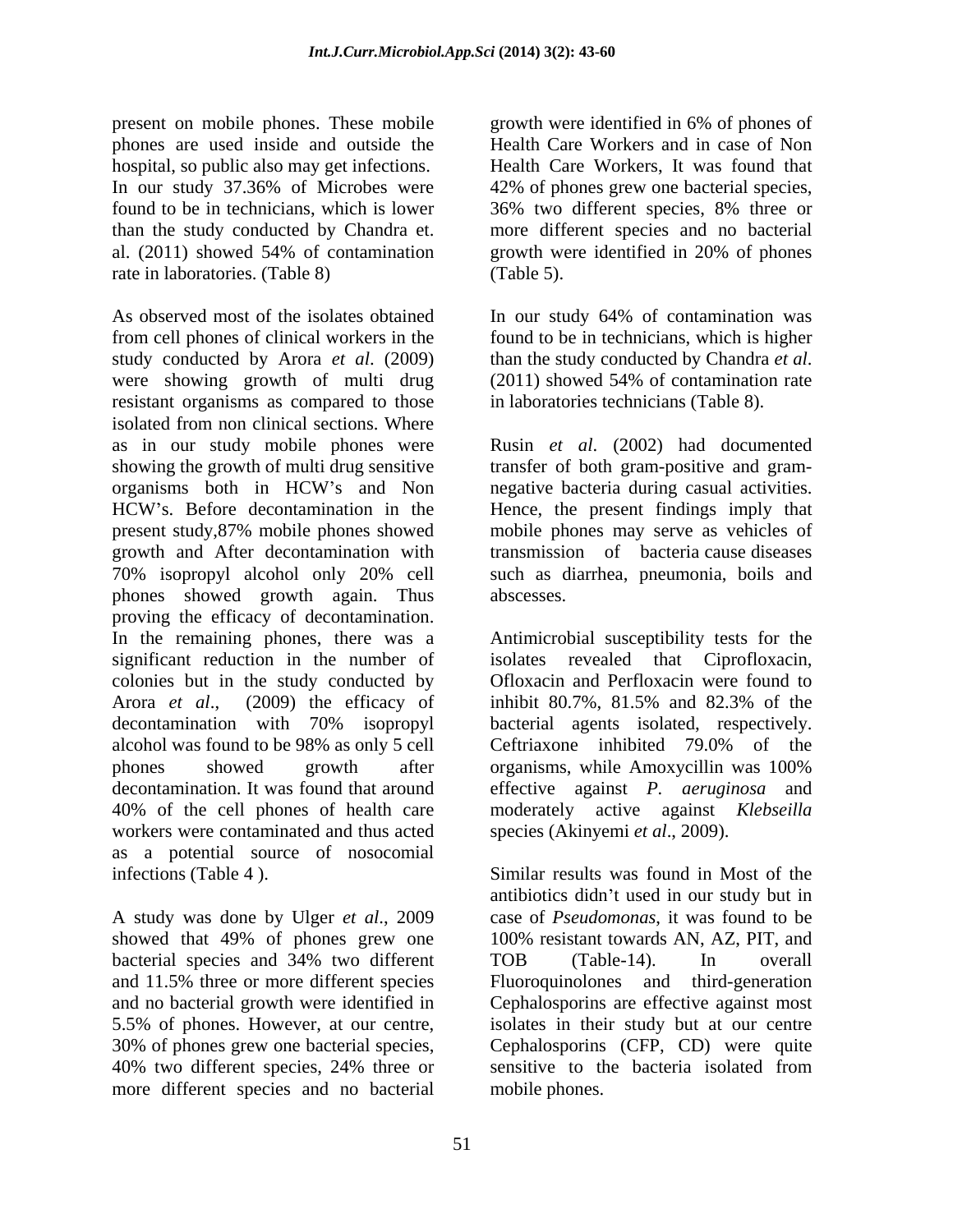| DEPARTMENT           | Staph.<br>albus | $\vert$ Staph. aureus $\vert$                                                      | us sp.        | Enterococc- Klebseilla    |                          | E.coli.                            | onas                     | Peudom-Candida<br>albicans | <b>GPB</b>                                                |
|----------------------|-----------------|------------------------------------------------------------------------------------|---------------|---------------------------|--------------------------|------------------------------------|--------------------------|----------------------------|-----------------------------------------------------------|
|                      | $N$ $F%$        | $N \mid F\% \mid$                                                                  |               |                           |                          |                                    |                          |                            | N   F %   N   F %   N   F %   N   F %   N   F %   N   F % |
| CCU                  |                 | $\vert$ 4   16   2   10.52   1   33.33   2   6.66                                  |               |                           |                          | $-1$ $-1$                          | $\sim 100$               |                            | <b>Contract Contract</b>                                  |
| ICU                  | $12$            | 2   10.52                                                                          | $-1$          | <b>Contract Contract</b>  | <b>Contract Contract</b> | $\sim$ $  -$                       | $\sim$ $-$               |                            | $25 \mid 1 \mid 14.28 \mid$                               |
| Burn unit            |                 | $5 \mid 20 \mid 5 \mid 26.31 \mid$                                                 | $-1$          | $-$ 3                     | 10                       | $\sim$ $  -$                       | $\sim$                   |                            | $125$ $ -$                                                |
| Male ward            | $2 \mid 8 \mid$ | 3   15.78                                                                          | $-1$          | $-$ 4   13.33   $-$   $-$ |                          |                                    | <b>Contract Contract</b> |                            | $  1$ $14.28$                                             |
| Female ward          |                 | 5.26<br>$\begin{array}{c} 1 \end{array}$                                           |               | $\sim 100$ km s $^{-1}$   |                          | $3.33$   1   100   -               | $\sim$ $ \sim$ $-$       |                            | $2   50   -   -$                                          |
| Emerg-ency           | 12              | $1 \t 5.26$                                                                        |               | $33.33$ 5 16.66           |                          | $\sim$ $\sim$ $\sim$ $\sim$ $\sim$ |                          |                            |                                                           |
| Microbi-ology<br>lab |                 | $1   4   2   10.52   1   33.33   8   26.66   -   -   1   50   -   -   4   57.14  $ |               |                           |                          |                                    |                          |                            |                                                           |
| Blood bank           | 12              | 2   10.52                                                                          | $\sim$ $-$    | $\sim$ $  -$              | - 10                     | - 1 - 1                            | $1 \mid 50$              |                            | $\sim$ $-$                                                |
| Central lab          | 8 <sup>1</sup>  | 5.26                                                                               | $-1$          | $-$ 4   13.33   -   -     |                          |                                    | <b>Contract Contract</b> |                            | $  1$ $14.28$                                             |
| <b>Total</b>         | $\frac{25}{2}$  | 19                                                                                 | $\mathcal{L}$ | 30 <sup>°</sup>           |                          | $\perp$                            |                          |                            |                                                           |

**Table.7** Distribution of Bacterial Agents Isolated from HCW s

# **Table.8** Total Frequency of Isolates in Departments

| <b>DEPARTMENT</b> | TOTAL FREQUENCYOF ISOLATED |
|-------------------|----------------------------|
|                   | ORGANISMS (%)              |
| <b>CCU</b>        | 9.89                       |
| ICU               | 7.69                       |
| Burn unit         | 15.39                      |
| Male ward         | 10.98                      |
| Female ward       | 7.69                       |
| Emergency         | 9.89                       |
| Microbiology lab  | 18.68                      |
| Blood bank        | 9.89                       |
| Central lab       | 8.79                       |
| <b>Total</b>      | 100                        |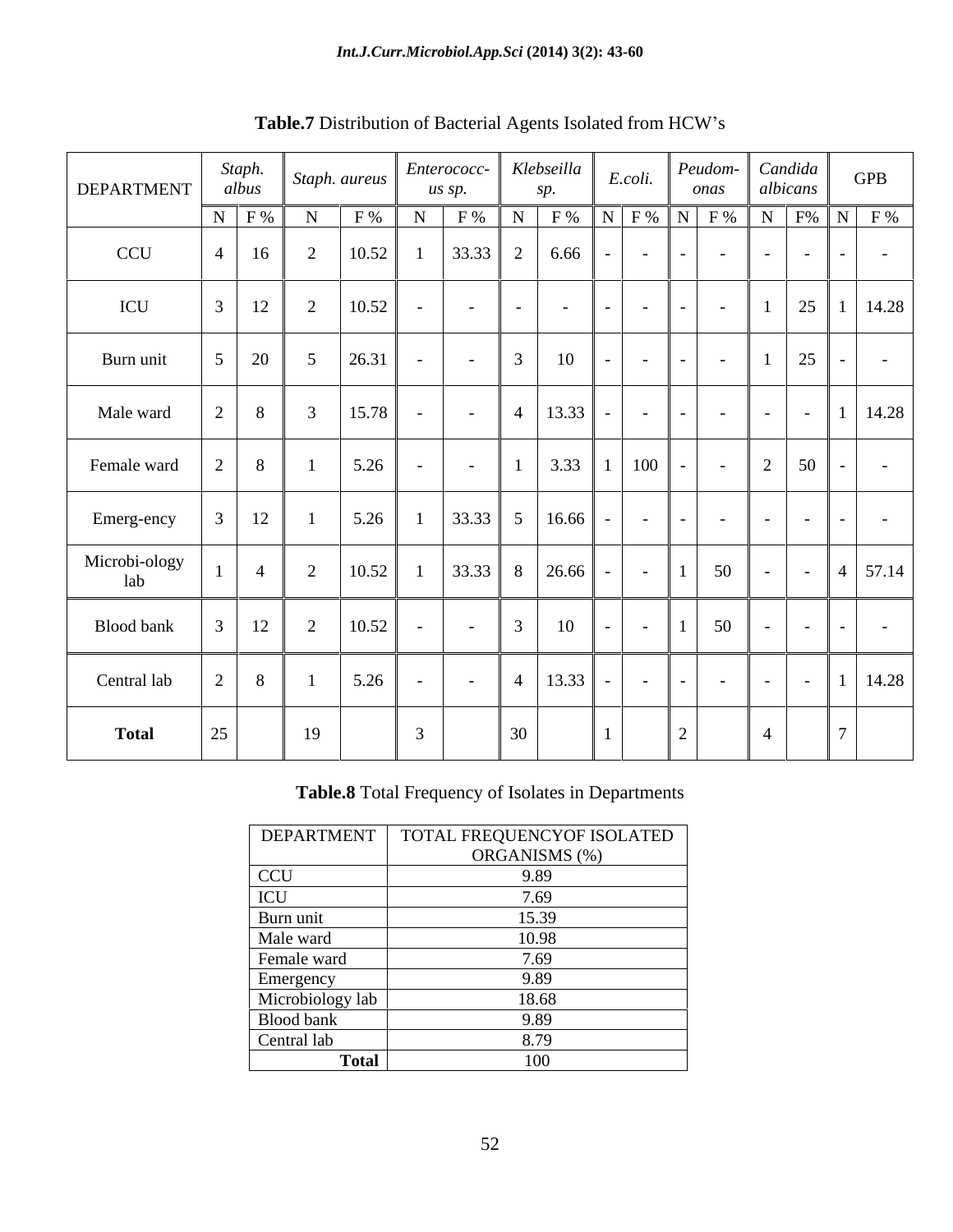### *Int.J.Curr.Microbiol.App.Sci* **(2014) 3(2): 43-60**

|              |                    |                             | HCW's                                                |                                                                                                                                                                                                                                                                                                                                                                                                                                                           | Non HCW's                                                                           |
|--------------|--------------------|-----------------------------|------------------------------------------------------|-----------------------------------------------------------------------------------------------------------------------------------------------------------------------------------------------------------------------------------------------------------------------------------------------------------------------------------------------------------------------------------------------------------------------------------------------------------|-------------------------------------------------------------------------------------|
| <b>DRUGS</b> | <b>SENSITIVITY</b> | $N=25$ $F(*)$               |                                                      | $N=10$                                                                                                                                                                                                                                                                                                                                                                                                                                                    | $F(\% )$                                                                            |
| AN           | $S^*$              | 22                          | 88                                                   | 10                                                                                                                                                                                                                                                                                                                                                                                                                                                        | 100                                                                                 |
|              | <b>T</b> **        |                             | 12                                                   | <b>Contract Contract</b>                                                                                                                                                                                                                                                                                                                                                                                                                                  | <b>Contract Contract</b>                                                            |
|              | $R***$             | <b>Contract Contract</b>    | <b>Contractor</b>                                    | $\alpha$ , $\alpha$ , $\alpha$ , $\alpha$ , $\alpha$                                                                                                                                                                                                                                                                                                                                                                                                      | <b>Contract Contract</b>                                                            |
| CF           |                    | 17                          | 68                                                   | $\overline{9}$                                                                                                                                                                                                                                                                                                                                                                                                                                            | 90                                                                                  |
|              |                    | <b>Contract Contract</b>    | <b>Contract Contract</b>                             | <b>Contractor</b>                                                                                                                                                                                                                                                                                                                                                                                                                                         | <b>Contract Contract</b>                                                            |
|              |                    | 8 <sup>1</sup>              | 32                                                   |                                                                                                                                                                                                                                                                                                                                                                                                                                                           | 10                                                                                  |
| PIT          |                    | 24                          | 96                                                   | $7\phantom{.0}\phantom{.0}7$<br>$\gamma$                                                                                                                                                                                                                                                                                                                                                                                                                  | 70<br>20                                                                            |
|              |                    | $\sim 100$ m $^{-1}$        | <b>Contractor</b><br>$\sim$ 4                        | $\blacksquare$                                                                                                                                                                                                                                                                                                                                                                                                                                            | 10                                                                                  |
| CD           |                    | 23                          | 92                                                   | $\mathbf{Q}$                                                                                                                                                                                                                                                                                                                                                                                                                                              | 90                                                                                  |
|              |                    |                             | $\overline{4}$                                       | $\blacksquare$                                                                                                                                                                                                                                                                                                                                                                                                                                            | 10                                                                                  |
|              |                    |                             |                                                      | <b>Contract Contract</b>                                                                                                                                                                                                                                                                                                                                                                                                                                  | $\sim 1000$ m $^{-1}$                                                               |
| OX           |                    | 20                          | 80                                                   | 8 <sup>7</sup>                                                                                                                                                                                                                                                                                                                                                                                                                                            | 80                                                                                  |
|              |                    | $\sim$ $ \sim$              | <b>Contract Contract</b>                             | $\blacksquare$                                                                                                                                                                                                                                                                                                                                                                                                                                            | $\overline{10}$                                                                     |
|              |                    | 5                           | 20                                                   |                                                                                                                                                                                                                                                                                                                                                                                                                                                           | 10                                                                                  |
| <b>CFP</b>   |                    | 22                          | 80                                                   | 10                                                                                                                                                                                                                                                                                                                                                                                                                                                        | 100                                                                                 |
|              |                    |                             | 12                                                   | $\alpha$ , $\alpha$ , $\alpha$ , $\alpha$ , $\alpha$                                                                                                                                                                                                                                                                                                                                                                                                      | $\sim 100$ km s $^{-1}$                                                             |
|              |                    | $\sim$ $-$                  | <b>Contract Contract</b>                             | $\alpha$ and $\alpha$ and $\alpha$                                                                                                                                                                                                                                                                                                                                                                                                                        | $\sim 1000$ m $^{-1}$                                                               |
| $\mathbf{G}$ |                    | 19                          | 76                                                   | $\overline{9}$                                                                                                                                                                                                                                                                                                                                                                                                                                            | $\overline{90}$                                                                     |
|              |                    |                             |                                                      |                                                                                                                                                                                                                                                                                                                                                                                                                                                           | 10                                                                                  |
|              |                    | $\sim$                      | 20                                                   | <b>Contract Contract</b>                                                                                                                                                                                                                                                                                                                                                                                                                                  | <b>Contract Contract</b>                                                            |
| <b>TOB</b>   |                    | 18                          | 72                                                   | 10                                                                                                                                                                                                                                                                                                                                                                                                                                                        | 100                                                                                 |
|              |                    | $\bigcap$<br>$\overline{a}$ | $\mathbf{Q}$                                         | $\sim 1000$ km s $^{-1}$                                                                                                                                                                                                                                                                                                                                                                                                                                  | $\sim 100$ km s $^{-1}$                                                             |
|              |                    | $\sim$ 5                    | 20                                                   | <b>Contractor</b>                                                                                                                                                                                                                                                                                                                                                                                                                                         | <b>Contract Contract</b>                                                            |
| <b>TCC</b>   |                    | 17                          | 68                                                   | 10                                                                                                                                                                                                                                                                                                                                                                                                                                                        | 100                                                                                 |
|              |                    | 2                           | $\mathbf{R}$                                         | $\sim 1000$ m $^{-1}$                                                                                                                                                                                                                                                                                                                                                                                                                                     | $\sim 100$ m $^{-1}$                                                                |
|              |                    | - 6                         | 24                                                   | <b>Contract Contract</b>                                                                                                                                                                                                                                                                                                                                                                                                                                  | <b>Contract Contract</b>                                                            |
| AZ           |                    | 20                          | 80                                                   | 10                                                                                                                                                                                                                                                                                                                                                                                                                                                        | 100                                                                                 |
|              |                    |                             | $\mathbf{8}$                                         | $\sim$ $-$                                                                                                                                                                                                                                                                                                                                                                                                                                                | <b>Contract Contract</b>                                                            |
|              |                    |                             | 12                                                   | $\alpha$ , $\alpha$ , $\alpha$ , $\alpha$ , $\alpha$                                                                                                                                                                                                                                                                                                                                                                                                      | $\alpha$ , $\alpha$ , $\alpha$ , $\alpha$ , $\alpha$                                |
| AMP          |                    | 21                          | 84                                                   | 10                                                                                                                                                                                                                                                                                                                                                                                                                                                        | 100                                                                                 |
|              |                    |                             | $\overline{4}$                                       | $\mathcal{L}^{\mathcal{L}}(\mathcal{L}^{\mathcal{L}}(\mathcal{L}^{\mathcal{L}}(\mathcal{L}^{\mathcal{L}}(\mathcal{L}^{\mathcal{L}}(\mathcal{L}^{\mathcal{L}}(\mathcal{L}^{\mathcal{L}}(\mathcal{L}^{\mathcal{L}}(\mathcal{L}^{\mathcal{L}}(\mathcal{L}^{\mathcal{L}}(\mathcal{L}^{\mathcal{L}}(\mathcal{L}^{\mathcal{L}}(\mathcal{L}^{\mathcal{L}}(\mathcal{L}^{\mathcal{L}}(\mathcal{L}^{\mathcal{L}}(\mathcal{L}^{\mathcal{L}}(\mathcal{L}^{\mathcal{L$ | $\mathcal{L}^{\mathcal{L}}(\mathbf{z})$ and $\mathcal{L}^{\mathcal{L}}(\mathbf{z})$ |
|              |                    | $\overline{3}$              | 12                                                   | $\mathcal{L}(\mathcal{L})$ and $\mathcal{L}(\mathcal{L})$                                                                                                                                                                                                                                                                                                                                                                                                 | $\frac{1}{100}$                                                                     |
| <b>VA</b>    |                    | 24                          | 96                                                   | 10                                                                                                                                                                                                                                                                                                                                                                                                                                                        |                                                                                     |
|              |                    | $\sim 100$ km s $^{-1}$     | $\alpha$ , $\alpha$ , $\alpha$ , $\alpha$ , $\alpha$ | $\mathcal{L}_{\rm{max}}$ and $\mathcal{L}_{\rm{max}}$                                                                                                                                                                                                                                                                                                                                                                                                     | $\alpha$ , $\alpha$ , $\alpha$ , $\alpha$ , $\alpha$                                |
|              |                    |                             | $\sim$ 4                                             | $\mathcal{L}(\mathcal{L})$ , and $\mathcal{L}(\mathcal{L})$ , and                                                                                                                                                                                                                                                                                                                                                                                         | $\mathcal{L}^{\mathcal{L}}$ and $\mathcal{L}^{\mathcal{L}}$ .                       |

# **Table.9** Antibiotic Sensitivity Pattern of *Staphylococcus albus*

 $\ast$  S – Sensitive

 $**$  I – Intermediate

\*\*\*  $R$  – Resistant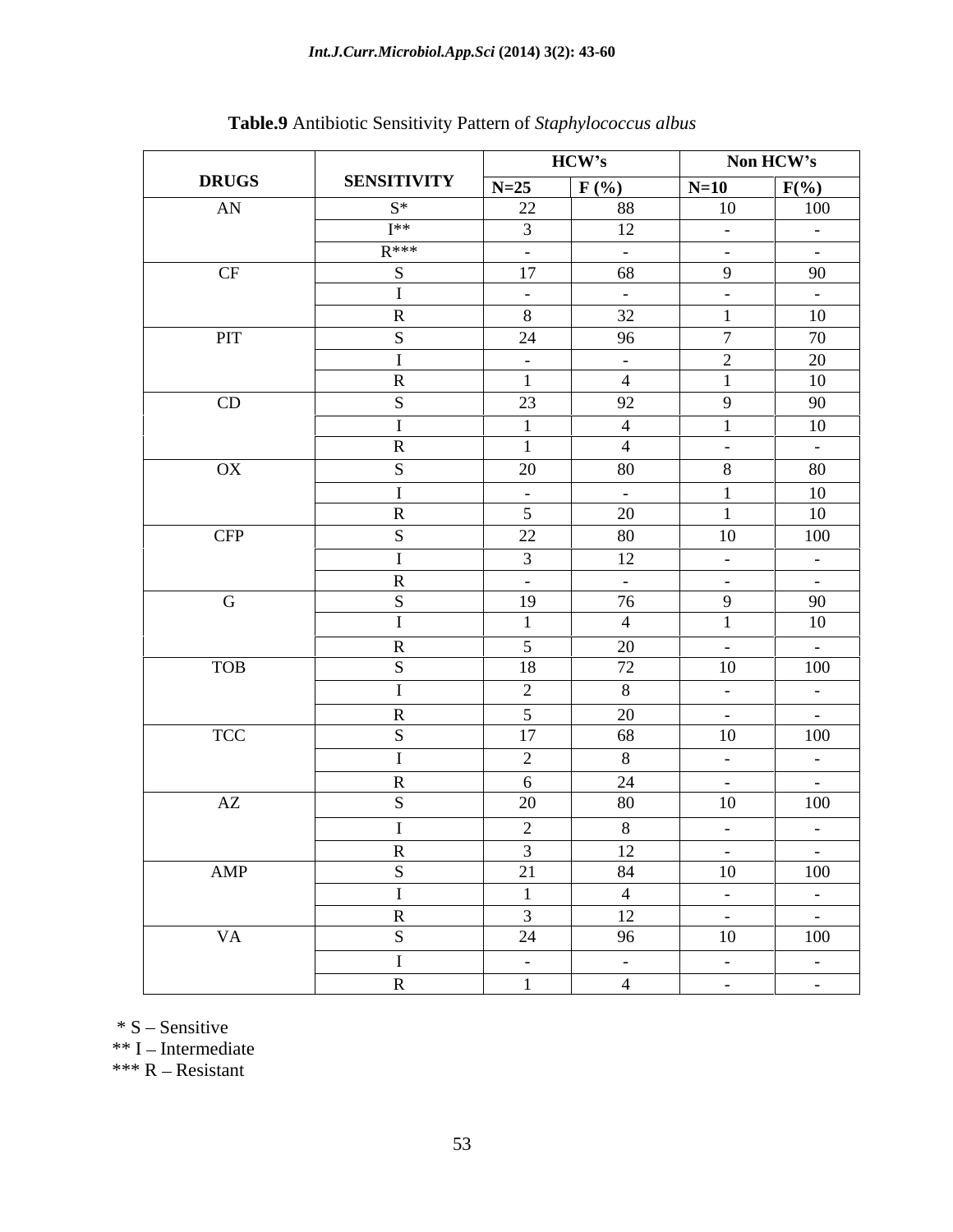| <b>DRUGS</b><br><b>SENSITIVITY</b><br>$N=16$ $F(\%)$<br>$N=19$ $F(\%)$<br>78.94<br>AN<br>$S^*$<br>15<br>100<br>16<br>$I**$<br>10.5<br><b>Contract Contract</b><br>$\sim$ 100 $\sim$<br>$R^{***}$<br>10.5<br>2<br>CF<br>68.42<br>$\begin{array}{ c c } \hline 81.25 \\ \hline 12.25 \\ \hline \end{array}$<br>13<br>13<br><b>Contract Contract</b><br><b>Contract Contract</b><br>6.25<br>31.57<br>6<br>the control of the control of the<br>93.75<br>73.68<br>PIT<br>14<br>15<br>10.5<br><b>Contract Contract</b><br>$\sim$ $  \sim$<br>$\frac{1}{6.25}$<br>15.78<br>CD<br>42.10<br>75<br>12<br>- 8<br>18.75<br>10.5<br>6.25<br>47.36<br>- 9<br>the control of the control of the<br>36.82<br>$\mathbf{OX}$<br>75<br>12<br>6.25<br><b>Contractor</b><br><b>Contract Contract</b><br>18.75<br>63.15<br>12<br>CFP<br>68.42<br>100<br>13<br>16<br>5.2<br><b>Contract Contract</b><br>$\sim 100$ m $^{-1}$<br>26.31<br>$\sim$ 5<br><b>Contractor</b><br>$\sim$ $  \sim$ $-$<br>78.94<br>100<br>15<br>G<br>16<br>$\sim$ $ \sim$<br>$\sim 10^{-10}$<br><b>Contract Contract</b><br>$\sim 1000$ m $^{-1}$<br>21.05<br><b>Contractor</b><br>$\sim 100$ m $^{-1}$<br>$\overline{4}$<br>$16$ $100$<br><b>TOB</b><br>52.63<br>10<br>$\sim 10^{-10}$ m $^{-1}$<br>$\sim 100$ m $^{-1}$<br>$\sim 10^{-10}$<br>$\alpha$ and $\alpha$ and $\alpha$<br>47.36<br>$\overline{q}$<br><b>Contract Contract</b><br><b>Contract Contract</b><br>TCC<br>26.31<br>93.75<br>15<br>$\sqrt{5}$<br>5.2<br>$\mathcal{L}_{\rm{max}}$ and $\mathcal{L}_{\rm{max}}$<br>13<br>68.42<br><b>Contract Contract</b><br><b>Contract Contract</b><br>81.25<br>AZ<br>10<br>52.63<br>13<br>$\sim 100$ m $^{-1}$<br>$\sim 100$ km s $^{-1}$<br>$\sim$ $ \sim$<br>$\sim$ $ \sim$<br>$\begin{array}{ c c c c c }\n\hline\n47.36 & 3 & 18.75 \\ \hline\n15.78 & 12 & 75\n\end{array}$<br>$9 \mid$<br>AMP<br>the control of the control of the control of<br>10.5<br>2<br>$\sim 10^{-10}$ m $^{-1}$<br>$\mathcal{L}(\mathcal{L})$ and $\mathcal{L}(\mathcal{L})$<br>$\overline{4}$ $\overline{25}$<br>73.68<br>14<br>100<br>89.47<br>17<br>16<br><b>VA</b><br>5.2<br>$\overline{1}$<br>$\alpha_{\rm{max}}=0.01$<br>$\alpha_{\rm{max}}=0.01$ |  | HCW's |     | <b>NON HCW's</b>                         |
|-----------------------------------------------------------------------------------------------------------------------------------------------------------------------------------------------------------------------------------------------------------------------------------------------------------------------------------------------------------------------------------------------------------------------------------------------------------------------------------------------------------------------------------------------------------------------------------------------------------------------------------------------------------------------------------------------------------------------------------------------------------------------------------------------------------------------------------------------------------------------------------------------------------------------------------------------------------------------------------------------------------------------------------------------------------------------------------------------------------------------------------------------------------------------------------------------------------------------------------------------------------------------------------------------------------------------------------------------------------------------------------------------------------------------------------------------------------------------------------------------------------------------------------------------------------------------------------------------------------------------------------------------------------------------------------------------------------------------------------------------------------------------------------------------------------------------------------------------------------------------------------------------------------------------------------------------------------------------------------------------------------------------------------------------------------------------------------------------------------------------------------------------------------------------------------------------|--|-------|-----|------------------------------------------|
|                                                                                                                                                                                                                                                                                                                                                                                                                                                                                                                                                                                                                                                                                                                                                                                                                                                                                                                                                                                                                                                                                                                                                                                                                                                                                                                                                                                                                                                                                                                                                                                                                                                                                                                                                                                                                                                                                                                                                                                                                                                                                                                                                                                               |  |       |     |                                          |
|                                                                                                                                                                                                                                                                                                                                                                                                                                                                                                                                                                                                                                                                                                                                                                                                                                                                                                                                                                                                                                                                                                                                                                                                                                                                                                                                                                                                                                                                                                                                                                                                                                                                                                                                                                                                                                                                                                                                                                                                                                                                                                                                                                                               |  |       |     |                                          |
|                                                                                                                                                                                                                                                                                                                                                                                                                                                                                                                                                                                                                                                                                                                                                                                                                                                                                                                                                                                                                                                                                                                                                                                                                                                                                                                                                                                                                                                                                                                                                                                                                                                                                                                                                                                                                                                                                                                                                                                                                                                                                                                                                                                               |  |       |     |                                          |
|                                                                                                                                                                                                                                                                                                                                                                                                                                                                                                                                                                                                                                                                                                                                                                                                                                                                                                                                                                                                                                                                                                                                                                                                                                                                                                                                                                                                                                                                                                                                                                                                                                                                                                                                                                                                                                                                                                                                                                                                                                                                                                                                                                                               |  |       |     |                                          |
|                                                                                                                                                                                                                                                                                                                                                                                                                                                                                                                                                                                                                                                                                                                                                                                                                                                                                                                                                                                                                                                                                                                                                                                                                                                                                                                                                                                                                                                                                                                                                                                                                                                                                                                                                                                                                                                                                                                                                                                                                                                                                                                                                                                               |  |       |     |                                          |
|                                                                                                                                                                                                                                                                                                                                                                                                                                                                                                                                                                                                                                                                                                                                                                                                                                                                                                                                                                                                                                                                                                                                                                                                                                                                                                                                                                                                                                                                                                                                                                                                                                                                                                                                                                                                                                                                                                                                                                                                                                                                                                                                                                                               |  |       |     |                                          |
|                                                                                                                                                                                                                                                                                                                                                                                                                                                                                                                                                                                                                                                                                                                                                                                                                                                                                                                                                                                                                                                                                                                                                                                                                                                                                                                                                                                                                                                                                                                                                                                                                                                                                                                                                                                                                                                                                                                                                                                                                                                                                                                                                                                               |  |       |     |                                          |
|                                                                                                                                                                                                                                                                                                                                                                                                                                                                                                                                                                                                                                                                                                                                                                                                                                                                                                                                                                                                                                                                                                                                                                                                                                                                                                                                                                                                                                                                                                                                                                                                                                                                                                                                                                                                                                                                                                                                                                                                                                                                                                                                                                                               |  |       |     |                                          |
|                                                                                                                                                                                                                                                                                                                                                                                                                                                                                                                                                                                                                                                                                                                                                                                                                                                                                                                                                                                                                                                                                                                                                                                                                                                                                                                                                                                                                                                                                                                                                                                                                                                                                                                                                                                                                                                                                                                                                                                                                                                                                                                                                                                               |  |       |     |                                          |
|                                                                                                                                                                                                                                                                                                                                                                                                                                                                                                                                                                                                                                                                                                                                                                                                                                                                                                                                                                                                                                                                                                                                                                                                                                                                                                                                                                                                                                                                                                                                                                                                                                                                                                                                                                                                                                                                                                                                                                                                                                                                                                                                                                                               |  |       |     |                                          |
|                                                                                                                                                                                                                                                                                                                                                                                                                                                                                                                                                                                                                                                                                                                                                                                                                                                                                                                                                                                                                                                                                                                                                                                                                                                                                                                                                                                                                                                                                                                                                                                                                                                                                                                                                                                                                                                                                                                                                                                                                                                                                                                                                                                               |  |       |     |                                          |
|                                                                                                                                                                                                                                                                                                                                                                                                                                                                                                                                                                                                                                                                                                                                                                                                                                                                                                                                                                                                                                                                                                                                                                                                                                                                                                                                                                                                                                                                                                                                                                                                                                                                                                                                                                                                                                                                                                                                                                                                                                                                                                                                                                                               |  |       |     |                                          |
|                                                                                                                                                                                                                                                                                                                                                                                                                                                                                                                                                                                                                                                                                                                                                                                                                                                                                                                                                                                                                                                                                                                                                                                                                                                                                                                                                                                                                                                                                                                                                                                                                                                                                                                                                                                                                                                                                                                                                                                                                                                                                                                                                                                               |  |       |     |                                          |
|                                                                                                                                                                                                                                                                                                                                                                                                                                                                                                                                                                                                                                                                                                                                                                                                                                                                                                                                                                                                                                                                                                                                                                                                                                                                                                                                                                                                                                                                                                                                                                                                                                                                                                                                                                                                                                                                                                                                                                                                                                                                                                                                                                                               |  |       |     |                                          |
|                                                                                                                                                                                                                                                                                                                                                                                                                                                                                                                                                                                                                                                                                                                                                                                                                                                                                                                                                                                                                                                                                                                                                                                                                                                                                                                                                                                                                                                                                                                                                                                                                                                                                                                                                                                                                                                                                                                                                                                                                                                                                                                                                                                               |  |       |     |                                          |
|                                                                                                                                                                                                                                                                                                                                                                                                                                                                                                                                                                                                                                                                                                                                                                                                                                                                                                                                                                                                                                                                                                                                                                                                                                                                                                                                                                                                                                                                                                                                                                                                                                                                                                                                                                                                                                                                                                                                                                                                                                                                                                                                                                                               |  |       |     |                                          |
|                                                                                                                                                                                                                                                                                                                                                                                                                                                                                                                                                                                                                                                                                                                                                                                                                                                                                                                                                                                                                                                                                                                                                                                                                                                                                                                                                                                                                                                                                                                                                                                                                                                                                                                                                                                                                                                                                                                                                                                                                                                                                                                                                                                               |  |       |     |                                          |
|                                                                                                                                                                                                                                                                                                                                                                                                                                                                                                                                                                                                                                                                                                                                                                                                                                                                                                                                                                                                                                                                                                                                                                                                                                                                                                                                                                                                                                                                                                                                                                                                                                                                                                                                                                                                                                                                                                                                                                                                                                                                                                                                                                                               |  |       |     |                                          |
|                                                                                                                                                                                                                                                                                                                                                                                                                                                                                                                                                                                                                                                                                                                                                                                                                                                                                                                                                                                                                                                                                                                                                                                                                                                                                                                                                                                                                                                                                                                                                                                                                                                                                                                                                                                                                                                                                                                                                                                                                                                                                                                                                                                               |  |       |     |                                          |
|                                                                                                                                                                                                                                                                                                                                                                                                                                                                                                                                                                                                                                                                                                                                                                                                                                                                                                                                                                                                                                                                                                                                                                                                                                                                                                                                                                                                                                                                                                                                                                                                                                                                                                                                                                                                                                                                                                                                                                                                                                                                                                                                                                                               |  |       |     |                                          |
|                                                                                                                                                                                                                                                                                                                                                                                                                                                                                                                                                                                                                                                                                                                                                                                                                                                                                                                                                                                                                                                                                                                                                                                                                                                                                                                                                                                                                                                                                                                                                                                                                                                                                                                                                                                                                                                                                                                                                                                                                                                                                                                                                                                               |  |       |     |                                          |
|                                                                                                                                                                                                                                                                                                                                                                                                                                                                                                                                                                                                                                                                                                                                                                                                                                                                                                                                                                                                                                                                                                                                                                                                                                                                                                                                                                                                                                                                                                                                                                                                                                                                                                                                                                                                                                                                                                                                                                                                                                                                                                                                                                                               |  |       |     |                                          |
|                                                                                                                                                                                                                                                                                                                                                                                                                                                                                                                                                                                                                                                                                                                                                                                                                                                                                                                                                                                                                                                                                                                                                                                                                                                                                                                                                                                                                                                                                                                                                                                                                                                                                                                                                                                                                                                                                                                                                                                                                                                                                                                                                                                               |  |       |     |                                          |
|                                                                                                                                                                                                                                                                                                                                                                                                                                                                                                                                                                                                                                                                                                                                                                                                                                                                                                                                                                                                                                                                                                                                                                                                                                                                                                                                                                                                                                                                                                                                                                                                                                                                                                                                                                                                                                                                                                                                                                                                                                                                                                                                                                                               |  |       |     |                                          |
|                                                                                                                                                                                                                                                                                                                                                                                                                                                                                                                                                                                                                                                                                                                                                                                                                                                                                                                                                                                                                                                                                                                                                                                                                                                                                                                                                                                                                                                                                                                                                                                                                                                                                                                                                                                                                                                                                                                                                                                                                                                                                                                                                                                               |  |       |     |                                          |
|                                                                                                                                                                                                                                                                                                                                                                                                                                                                                                                                                                                                                                                                                                                                                                                                                                                                                                                                                                                                                                                                                                                                                                                                                                                                                                                                                                                                                                                                                                                                                                                                                                                                                                                                                                                                                                                                                                                                                                                                                                                                                                                                                                                               |  |       |     |                                          |
|                                                                                                                                                                                                                                                                                                                                                                                                                                                                                                                                                                                                                                                                                                                                                                                                                                                                                                                                                                                                                                                                                                                                                                                                                                                                                                                                                                                                                                                                                                                                                                                                                                                                                                                                                                                                                                                                                                                                                                                                                                                                                                                                                                                               |  |       |     |                                          |
|                                                                                                                                                                                                                                                                                                                                                                                                                                                                                                                                                                                                                                                                                                                                                                                                                                                                                                                                                                                                                                                                                                                                                                                                                                                                                                                                                                                                                                                                                                                                                                                                                                                                                                                                                                                                                                                                                                                                                                                                                                                                                                                                                                                               |  |       |     |                                          |
|                                                                                                                                                                                                                                                                                                                                                                                                                                                                                                                                                                                                                                                                                                                                                                                                                                                                                                                                                                                                                                                                                                                                                                                                                                                                                                                                                                                                                                                                                                                                                                                                                                                                                                                                                                                                                                                                                                                                                                                                                                                                                                                                                                                               |  |       |     |                                          |
|                                                                                                                                                                                                                                                                                                                                                                                                                                                                                                                                                                                                                                                                                                                                                                                                                                                                                                                                                                                                                                                                                                                                                                                                                                                                                                                                                                                                                                                                                                                                                                                                                                                                                                                                                                                                                                                                                                                                                                                                                                                                                                                                                                                               |  |       |     |                                          |
|                                                                                                                                                                                                                                                                                                                                                                                                                                                                                                                                                                                                                                                                                                                                                                                                                                                                                                                                                                                                                                                                                                                                                                                                                                                                                                                                                                                                                                                                                                                                                                                                                                                                                                                                                                                                                                                                                                                                                                                                                                                                                                                                                                                               |  |       |     |                                          |
|                                                                                                                                                                                                                                                                                                                                                                                                                                                                                                                                                                                                                                                                                                                                                                                                                                                                                                                                                                                                                                                                                                                                                                                                                                                                                                                                                                                                                                                                                                                                                                                                                                                                                                                                                                                                                                                                                                                                                                                                                                                                                                                                                                                               |  |       |     |                                          |
|                                                                                                                                                                                                                                                                                                                                                                                                                                                                                                                                                                                                                                                                                                                                                                                                                                                                                                                                                                                                                                                                                                                                                                                                                                                                                                                                                                                                                                                                                                                                                                                                                                                                                                                                                                                                                                                                                                                                                                                                                                                                                                                                                                                               |  |       |     |                                          |
|                                                                                                                                                                                                                                                                                                                                                                                                                                                                                                                                                                                                                                                                                                                                                                                                                                                                                                                                                                                                                                                                                                                                                                                                                                                                                                                                                                                                                                                                                                                                                                                                                                                                                                                                                                                                                                                                                                                                                                                                                                                                                                                                                                                               |  |       |     |                                          |
|                                                                                                                                                                                                                                                                                                                                                                                                                                                                                                                                                                                                                                                                                                                                                                                                                                                                                                                                                                                                                                                                                                                                                                                                                                                                                                                                                                                                                                                                                                                                                                                                                                                                                                                                                                                                                                                                                                                                                                                                                                                                                                                                                                                               |  |       |     |                                          |
|                                                                                                                                                                                                                                                                                                                                                                                                                                                                                                                                                                                                                                                                                                                                                                                                                                                                                                                                                                                                                                                                                                                                                                                                                                                                                                                                                                                                                                                                                                                                                                                                                                                                                                                                                                                                                                                                                                                                                                                                                                                                                                                                                                                               |  |       | 5.2 | $\sim$ $  \sim$<br>$\sim 1000$ m $^{-1}$ |

**Table.10** Antibiotic Sensitivity Pattern of *Staphylococcus aureus*

 $\frac{1}{\sqrt{2}}$  S – Sensitive

 $**$  I – Intermediate

\*\*\*  $R$  – Resistant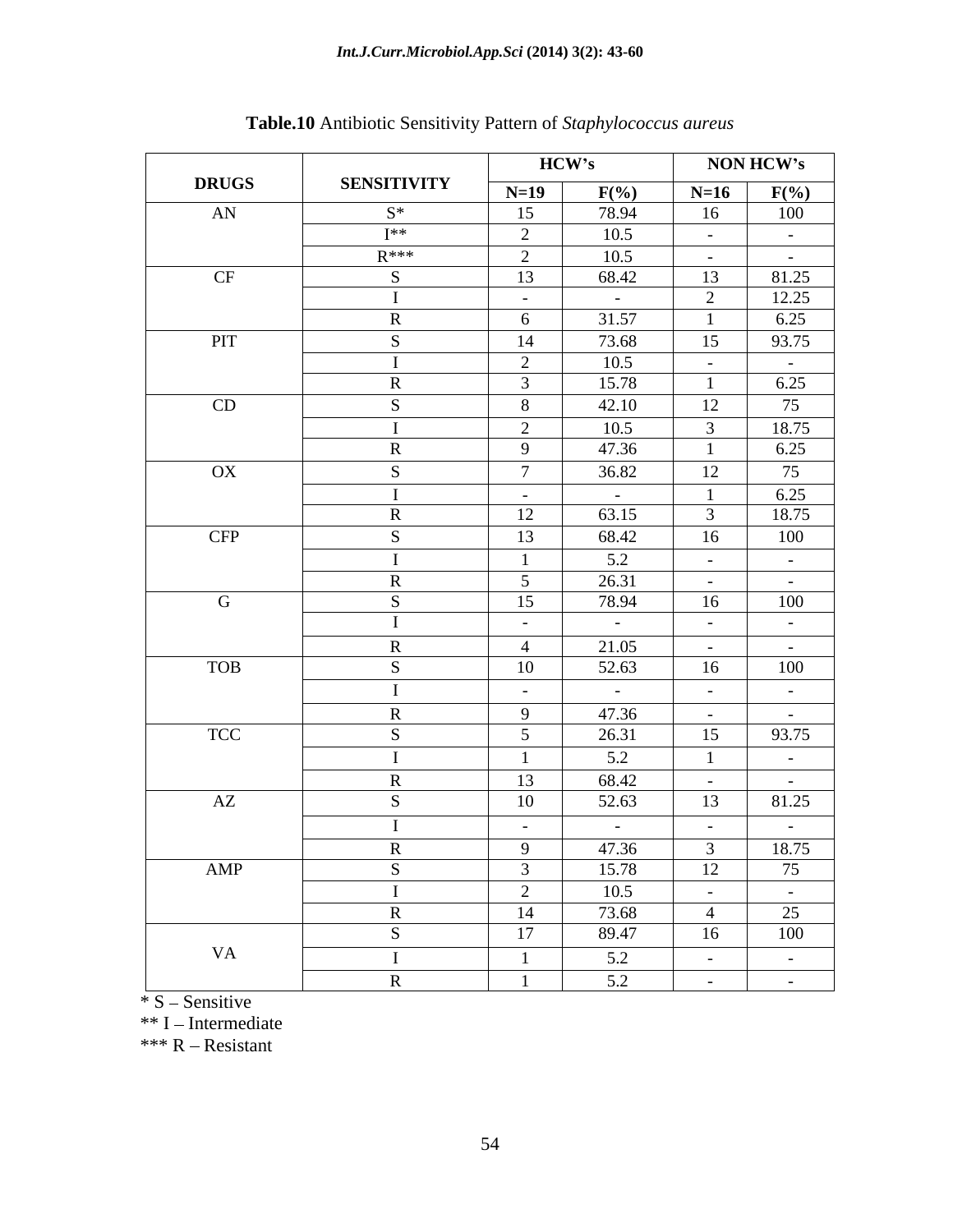|                                                                                                                                                                                                                                                                                                  |                    | <b>HCW'S</b>                                                                           |                                                                 | <b>NONHCW'S</b>                                                                                                              |
|--------------------------------------------------------------------------------------------------------------------------------------------------------------------------------------------------------------------------------------------------------------------------------------------------|--------------------|----------------------------------------------------------------------------------------|-----------------------------------------------------------------|------------------------------------------------------------------------------------------------------------------------------|
| <b>DRUGS</b>                                                                                                                                                                                                                                                                                     | <b>SENSITIVITY</b> | $N=3$ $F(\%)$ $N=1$ $F(\%)$                                                            |                                                                 |                                                                                                                              |
| AN                                                                                                                                                                                                                                                                                               | $S^*$              | <b>Contract Contract</b><br>$\sim$ $ \sim$                                             | $\mathbf{1}$                                                    | 100<br><u> The Common Section of the Common Section of the Common Section of the Common Section of the Common Section of</u> |
|                                                                                                                                                                                                                                                                                                  | ■ 【 **             | <b>Contractor</b><br>$  -$                                                             |                                                                 | and the contract of the contract of                                                                                          |
|                                                                                                                                                                                                                                                                                                  | $R***$             | 100<br>$\sim$ 3 $\sim$ 1                                                               | <b>Contract Contract</b>                                        | and the state of the state of the                                                                                            |
| CF                                                                                                                                                                                                                                                                                               | -S                 | 33.33                                                                                  |                                                                 | $\boxed{100}$                                                                                                                |
|                                                                                                                                                                                                                                                                                                  |                    | $\mathcal{L} = \{ \mathcal{L} \}$<br>and the state of the                              |                                                                 | .                                                                                                                            |
|                                                                                                                                                                                                                                                                                                  | $\mathbb{R}$       | 66.66<br>$2 \mid$                                                                      | $\sim$ $-$                                                      | <b>Contract Contract</b>                                                                                                     |
| <b>PIT</b>                                                                                                                                                                                                                                                                                       | $\mathbf{S}$       | $1 \t 33.33 \t 1 \t 100$                                                               |                                                                 |                                                                                                                              |
|                                                                                                                                                                                                                                                                                                  |                    | <b>Service State</b><br>$\sim$ 100 $\sim$ 100 $\sim$                                   | $\sim$ $-$                                                      | $\mathbf{I}$ and $\mathbf{I}$ and $\mathbf{I}$                                                                               |
|                                                                                                                                                                                                                                                                                                  | $\mathbb{R}$       | 2 66.66                                                                                | $\sim$ $\sim$                                                   | $\mathcal{L}(\mathcal{L})$ and $\mathcal{L}(\mathcal{L})$                                                                    |
| CD                                                                                                                                                                                                                                                                                               |                    | $\mathcal{L}_{\rm{max}}$ and $\mathcal{L}_{\rm{max}}$<br><b>Contract Contract</b>      | $\sim$ $-$                                                      | $\sim 100$ m $^{-1}$                                                                                                         |
|                                                                                                                                                                                                                                                                                                  |                    | <b>Contract Contract</b><br>$\sim$ 100 $\mu$                                           | $\sim$ $-$                                                      | <b>The Common</b>                                                                                                            |
|                                                                                                                                                                                                                                                                                                  | - R                | 100                                                                                    |                                                                 | 100                                                                                                                          |
| $\mathbf{OX}$                                                                                                                                                                                                                                                                                    | -S.                | $\sim 10^{-10}$ m $^{-1}$<br>$\sim 10^{-10}$                                           |                                                                 | $\vert$ 100                                                                                                                  |
|                                                                                                                                                                                                                                                                                                  |                    | <b>Contract Contract</b><br>$\sim$ $ \sim$                                             | $\sim$ $-$                                                      | $\mathcal{L}(\mathcal{L})$ and $\mathcal{L}(\mathcal{L})$ .                                                                  |
|                                                                                                                                                                                                                                                                                                  | $\mathbf R$        | 100<br>3 I                                                                             | $\sim$ $-$                                                      | <b>Contract Contract Contract</b>                                                                                            |
| <b>CFP</b>                                                                                                                                                                                                                                                                                       | S.                 | 33.33<br>——                                                                            |                                                                 | 100<br>$\overline{\phantom{a}}$                                                                                              |
|                                                                                                                                                                                                                                                                                                  |                    | <b>Contractor</b><br>$\mathcal{L} = \{ \mathcal{L} \}$                                 |                                                                 | $\sim$ $ \sim$ $\sim$ $ \sim$ $-$<br>the contract of the contract of                                                         |
|                                                                                                                                                                                                                                                                                                  | $\mathbb{R}$       | 66.66<br>2 I                                                                           | $\sim 100$ m $^{-1}$                                            | $\mathbf{1}$ and $\mathbf{1}$ and $\mathbf{1}$                                                                               |
| $\mathbf{G}$ and $\mathbf{G}$ and $\mathbf{G}$ and $\mathbf{G}$ and $\mathbf{G}$ and $\mathbf{G}$ and $\mathbf{G}$ and $\mathbf{G}$ and $\mathbf{G}$ and $\mathbf{G}$ and $\mathbf{G}$ and $\mathbf{G}$ and $\mathbf{G}$ and $\mathbf{G}$ and $\mathbf{G}$ and $\mathbf{G}$ and $\mathbf{G}$ and | S                  | and the company<br>$\mathcal{L} = \{ \mathcal{L} \}$                                   |                                                                 | $\overline{1}$ $\overline{100}$<br>the contract of the contract of the                                                       |
|                                                                                                                                                                                                                                                                                                  |                    | <b>Contract Contract</b><br>$\sim$ 100 $\sim$ 100 $\sim$                               |                                                                 | and the state of the state of the                                                                                            |
|                                                                                                                                                                                                                                                                                                  | R.                 | 100                                                                                    | $\sim$ $-$                                                      | <b>Contract Contract</b>                                                                                                     |
| <b>TOB</b>                                                                                                                                                                                                                                                                                       | - S -              | <b>Contract Contract</b>                                                               |                                                                 | 100                                                                                                                          |
|                                                                                                                                                                                                                                                                                                  | -1.                | <b>Contract Contract</b><br>$\sim$ 100 $\mu$                                           | $\sim$ $-$                                                      | $\mathcal{L}(\mathcal{L})$ and $\mathcal{L}(\mathcal{L})$ .                                                                  |
|                                                                                                                                                                                                                                                                                                  | R                  | 100                                                                                    |                                                                 | <b>Contract Contract</b>                                                                                                     |
| <b>TCC</b>                                                                                                                                                                                                                                                                                       | - S                | $\alpha$ , $\alpha$ , $\alpha$ , $\alpha$ , $\alpha$<br>$\sim$ 100 $\mu$               |                                                                 | 100<br>and the contract of the contract of                                                                                   |
|                                                                                                                                                                                                                                                                                                  |                    | <b>Contract Contract</b><br><b>Contract Contract</b>                                   | $\alpha$ , $\alpha$ , $\alpha$ , $\alpha$ , $\alpha$ , $\alpha$ | <b>Contract Contract Contract</b>                                                                                            |
|                                                                                                                                                                                                                                                                                                  | - R                | 100                                                                                    |                                                                 | $\sim$ $-$                                                                                                                   |
| AZ                                                                                                                                                                                                                                                                                               | - S -              | $\sim 100$ km s $^{-1}$<br>$\mathcal{L}_{\rm{max}}$ and $\mathcal{L}_{\rm{max}}$<br>—— | $\blacksquare$                                                  | 100                                                                                                                          |
|                                                                                                                                                                                                                                                                                                  |                    | $ -$<br>and the state of                                                               |                                                                 | $\sim$ $ \sim$ $\sim$ $ -$                                                                                                   |
|                                                                                                                                                                                                                                                                                                  | $\mathbf{R}$       | 100<br>$\overline{\mathbf{3}}$                                                         |                                                                 | $\sim$ $    -$                                                                                                               |
| AMP                                                                                                                                                                                                                                                                                              |                    | <b>Contract Contract</b>                                                               |                                                                 | $\boxed{100}$                                                                                                                |
|                                                                                                                                                                                                                                                                                                  |                    | <b>Contract Contract</b><br><b>Contract Contract</b><br>100                            | $\sim 100$ m $^{-1}$                                            | $\mathcal{L}(\mathcal{L})$ and $\mathcal{L}(\mathcal{L})$ . The $\mathcal{L}(\mathcal{L})$                                   |
|                                                                                                                                                                                                                                                                                                  | $\mathbf{R}$       |                                                                                        | $\sim 1000$ m $^{-1}$                                           | $\alpha$ , $\beta$ , $\alpha$ , $\beta$                                                                                      |
| <b>VA</b>                                                                                                                                                                                                                                                                                        | S                  | $\sim$ $ \sim$<br>$\mathcal{L}^{\mathcal{L}}$ and $\mathcal{L}^{\mathcal{L}}$ .        |                                                                 | 100                                                                                                                          |
|                                                                                                                                                                                                                                                                                                  | $\mathbf{I}$       | <b>Contractor</b><br>$  -$                                                             | $\sim 100$ km s $^{-1}$                                         | $\mathcal{L}_{\text{max}}$ and $\mathcal{L}_{\text{max}}$                                                                    |
|                                                                                                                                                                                                                                                                                                  |                    | $\overline{3}$ $\overline{100}$                                                        | <b>Contract Contract State</b>                                  | <u> 1989 - Jan Stone Barnett, sve</u><br><b>Contract Contract</b>                                                            |

**Table.11** Antibiotic Sensitivity Pattern of *Enterococcus sp*

 $* S$  – Sensitive

 $**$  I – Intermediate

\*\*\* R-Resistant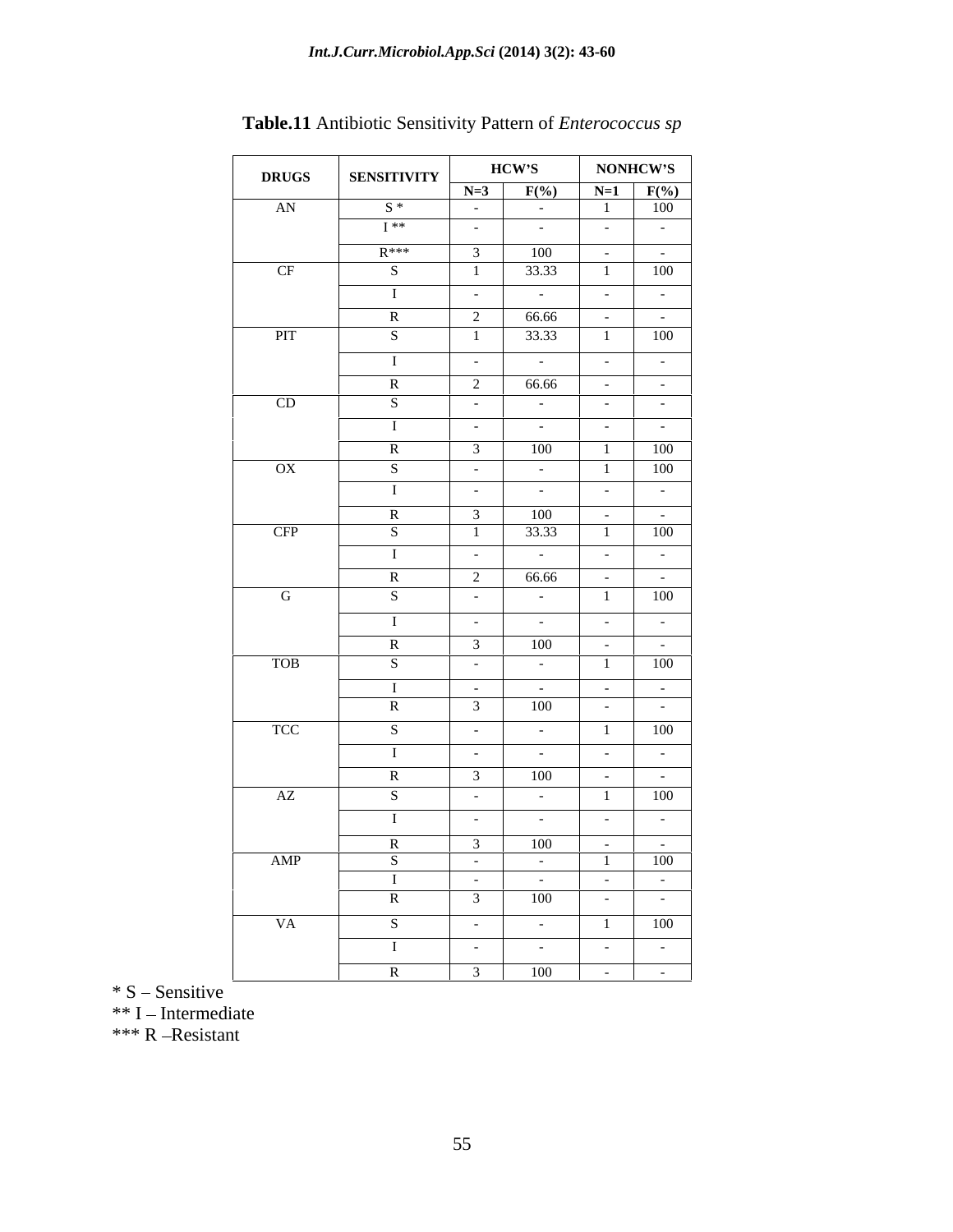|                        | <b>DRUGS</b>   <b>SENSITIVITY</b> | HCW's                                                                                                                                                                                                                                                                       | Non HCW's                 |
|------------------------|-----------------------------------|-----------------------------------------------------------------------------------------------------------------------------------------------------------------------------------------------------------------------------------------------------------------------------|---------------------------|
|                        |                                   |                                                                                                                                                                                                                                                                             |                           |
| <b>AN</b>              | $S^*$                             | $N=30$ $F(\%)$ $N=12$ $F(\%)$<br>25 83.33 11 91.66                                                                                                                                                                                                                          |                           |
|                        | T**                               | 3.33<br>$\sim 100$ m $^{-1}$                                                                                                                                                                                                                                                | $\sim 100$ m $^{-1}$      |
|                        | $R***$                            |                                                                                                                                                                                                                                                                             |                           |
|                        |                                   | 4 13.33                                                                                                                                                                                                                                                                     | 9.09                      |
| CF                     |                                   | 25 83.33<br>the control of the control of the con-                                                                                                                                                                                                                          | 58.33                     |
|                        |                                   | $\sim 100$ m $^{-1}$<br>$\sim 100$ m $^{-1}$                                                                                                                                                                                                                                | 25                        |
|                        |                                   | 16.66<br>$\gamma$<br>$\sim$                                                                                                                                                                                                                                                 | 16.66                     |
| <b>PIT</b>             |                                   | 24<br>80<br>11                                                                                                                                                                                                                                                              | 91.66                     |
|                        |                                   | $\overline{2}$<br>$\Big  6.66$                                                                                                                                                                                                                                              |                           |
|                        |                                   | $\sim 100$                                                                                                                                                                                                                                                                  | $\sim 10^{-10}$ m $^{-1}$ |
|                        |                                   | 4   13.33                                                                                                                                                                                                                                                                   | 9.09                      |
| CD                     |                                   | 12<br>40<br>-9                                                                                                                                                                                                                                                              | $\frac{1}{75}$            |
|                        |                                   | 10<br>$\mathcal{R}$                                                                                                                                                                                                                                                         | 25                        |
|                        |                                   | 50<br>15  <br><b>Contract Contract</b>                                                                                                                                                                                                                                      | <b>Contract Contract</b>  |
| $\overline{\text{OX}}$ |                                   | 53.33<br>16  <br>-9                                                                                                                                                                                                                                                         | 75                        |
|                        |                                   | 3.33                                                                                                                                                                                                                                                                        | $\overline{25}$           |
|                        |                                   | 60<br>18<br>$\alpha$ , $\alpha$ , $\alpha$ , $\alpha$ , $\alpha$                                                                                                                                                                                                            | <b>Contract Contract</b>  |
| <b>CFP</b>             |                                   | 22  <br>73.33<br>10                                                                                                                                                                                                                                                         | 83.33                     |
|                        |                                   | 3.33<br>2                                                                                                                                                                                                                                                                   | 16.66                     |
|                        |                                   |                                                                                                                                                                                                                                                                             |                           |
|                        | R.                                | 23.33<br>$7 \quad \square$<br><b>Contractor</b>                                                                                                                                                                                                                             | $\sim 100$ m $^{-1}$      |
| $\mathbf G$            |                                   | 12<br>10 33.33                                                                                                                                                                                                                                                              | 100                       |
|                        |                                   | 3.33<br>$\sim 100$ m $^{-1}$                                                                                                                                                                                                                                                | <b>Contract Contract</b>  |
|                        |                                   | 19 63.33<br><b>Contract Contract</b>                                                                                                                                                                                                                                        | <b>Contract Contract</b>  |
| <b>TOB</b>             |                                   | 53.33<br>11<br>16                                                                                                                                                                                                                                                           | 91.66                     |
|                        |                                   |                                                                                                                                                                                                                                                                             |                           |
|                        |                                   | <b>Contractor</b><br>$\sim 100$ m $^{-1}$<br><b>Contract Contract</b>                                                                                                                                                                                                       | $\sim 100$ m $^{-1}$      |
|                        |                                   | 14 46.66                                                                                                                                                                                                                                                                    | 9.09                      |
| <b>TCC</b>             |                                   | 10 33.33<br>11                                                                                                                                                                                                                                                              | 91.66                     |
|                        |                                   | 6.66<br>$\sim 100$ m $^{-1}$                                                                                                                                                                                                                                                | $\sim$ 100 $\sim$         |
|                        |                                   | 60<br>18                                                                                                                                                                                                                                                                    | 9.09                      |
| AZ                     |                                   | 22<br>93.33<br>10                                                                                                                                                                                                                                                           | 83.33                     |
|                        |                                   | 6.66<br>$\sim$ $-$                                                                                                                                                                                                                                                          | $\sim 100$ m $^{-1}$      |
|                        |                                   |                                                                                                                                                                                                                                                                             |                           |
| AMP                    |                                   |                                                                                                                                                                                                                                                                             |                           |
|                        |                                   |                                                                                                                                                                                                                                                                             |                           |
|                        |                                   |                                                                                                                                                                                                                                                                             |                           |
|                        |                                   |                                                                                                                                                                                                                                                                             |                           |
|                        |                                   |                                                                                                                                                                                                                                                                             |                           |
| <b>VA</b>              |                                   |                                                                                                                                                                                                                                                                             |                           |
|                        |                                   | $\begin{tabular}{ c c c c c c } \hline & 6 & 20 & 2 & 16.66 \\ \hline 4 & 13.33 & 8 & 66.66 \\ \hline 1 & 3.33 & - & - \\ \hline 25 & 83.33 & 4 & 33.33 \\ \hline 14 & 46.66 & 10 & 83.33 \\ \hline 1 & 3.33 & - & - \\ \hline 15 & 50 & 2 & 16.66 \\ \hline \end{tabular}$ |                           |

**Table.12** Antibiotic Sensitivity Pattern of *Klebseilla sp*

 $\overline{\ }$  \* S – Sensitive

\*\* I - Intermediate

\*\*\* R - Resistant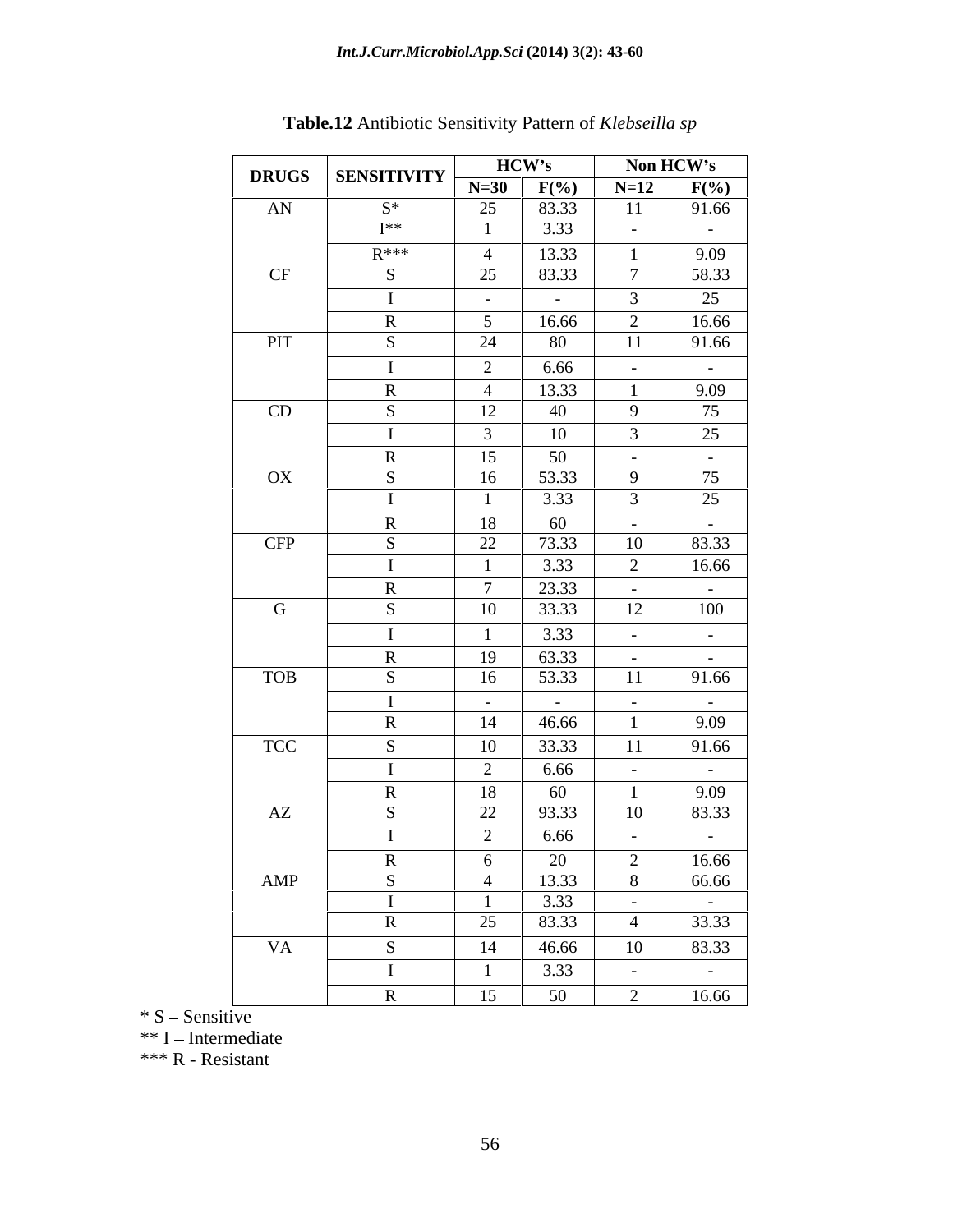| <b>DRUGS</b> SENSITIVITY HCW'S Non HCW'S AN $S^*$ 1 F(%) N=1 F(%) |                                              |                                    |                                                                                                                              |                                                                                                                                                                                                                                |                      |
|-------------------------------------------------------------------|----------------------------------------------|------------------------------------|------------------------------------------------------------------------------------------------------------------------------|--------------------------------------------------------------------------------------------------------------------------------------------------------------------------------------------------------------------------------|----------------------|
|                                                                   | the control of the control of the control of |                                    |                                                                                                                              |                                                                                                                                                                                                                                |                      |
|                                                                   | $I^{**}$                                     |                                    | the contract of the contract of the contract of the contract of the contract of the contract of the contract of              |                                                                                                                                                                                                                                |                      |
|                                                                   | $R***$                                       |                                    |                                                                                                                              |                                                                                                                                                                                                                                |                      |
| CF                                                                |                                              | $\blacksquare$                     | 100 1 100                                                                                                                    |                                                                                                                                                                                                                                |                      |
|                                                                   |                                              | $\sim$ $\sim$ $\sim$ $\sim$ $\sim$ | <u> La Carlo de la Carlo de la Carlo de la Carlo de la Carlo de la Carlo de la Carlo de la Carlo de la Carlo de l</u>        |                                                                                                                                                                                                                                |                      |
|                                                                   |                                              |                                    |                                                                                                                              | and the state of the state of the state of the state of the state of the state of the state of the state of the                                                                                                                |                      |
| <b>PIT</b>                                                        |                                              | _____                              |                                                                                                                              | $100 \t 1 \t 100$                                                                                                                                                                                                              |                      |
|                                                                   |                                              |                                    |                                                                                                                              |                                                                                                                                                                                                                                |                      |
|                                                                   |                                              |                                    |                                                                                                                              | the control of the control of the con-                                                                                                                                                                                         |                      |
|                                                                   |                                              |                                    |                                                                                                                              |                                                                                                                                                                                                                                |                      |
| CD                                                                | $\sim$ S $\sim$                              |                                    | $1 \t 100 \t 1 \t 100$                                                                                                       |                                                                                                                                                                                                                                |                      |
|                                                                   | $\blacksquare$                               |                                    |                                                                                                                              |                                                                                                                                                                                                                                |                      |
|                                                                   | $\mathbb{R}$                                 |                                    |                                                                                                                              |                                                                                                                                                                                                                                |                      |
| OX                                                                | $-S$                                         |                                    |                                                                                                                              | $100$ - -                                                                                                                                                                                                                      |                      |
|                                                                   |                                              | $\sim 100$                         |                                                                                                                              | $\sim$ - $\sim$ $\sim$ $\sim$ $\sim$ $\sim$                                                                                                                                                                                    |                      |
|                                                                   |                                              |                                    | $  1$ $100$                                                                                                                  |                                                                                                                                                                                                                                |                      |
| CFP                                                               | $-S$                                         | $\sim$ $-$                         |                                                                                                                              | $-1$ 1 100                                                                                                                                                                                                                     |                      |
|                                                                   |                                              | $  -$                              |                                                                                                                              | and the second control of the second control of the second control of the second control of the second control of the second control of the second control of the second control of the second control of the second control o |                      |
|                                                                   |                                              |                                    |                                                                                                                              |                                                                                                                                                                                                                                |                      |
|                                                                   |                                              |                                    | $\begin{array}{ c c c c c c c c } \hline \end{array}$ 100 $\begin{array}{ c c c c c c c } \hline \end{array}$<br>$100$ 1 100 |                                                                                                                                                                                                                                |                      |
| $\mathbf{G}$                                                      | - S - S                                      | $\blacksquare$                     |                                                                                                                              |                                                                                                                                                                                                                                |                      |
|                                                                   |                                              | $\sim$ $-$                         |                                                                                                                              | .                                                                                                                                                                                                                              |                      |
|                                                                   | <b>R</b>                                     | $\sim$ $-$                         |                                                                                                                              |                                                                                                                                                                                                                                |                      |
| <b>TOB</b>                                                        | - S - 1                                      |                                    |                                                                                                                              | $100$ 1 100                                                                                                                                                                                                                    |                      |
|                                                                   |                                              |                                    |                                                                                                                              |                                                                                                                                                                                                                                |                      |
|                                                                   | R –                                          |                                    |                                                                                                                              | and the contract of the contract of the contract of the contract of the contract of the contract of the contract of the contract of the contract of the contract of the contract of the contract of the contract of the contra |                      |
| TCC                                                               |                                              |                                    | $  1$ $100$                                                                                                                  |                                                                                                                                                                                                                                |                      |
|                                                                   |                                              |                                    |                                                                                                                              |                                                                                                                                                                                                                                |                      |
|                                                                   |                                              |                                    | 100                                                                                                                          | $\sim$ $\sim$ $\sim$ $\sim$ $\sim$ $\sim$<br><u> The Common Section of the Common Section of the Common Section of the Common Section of the Common Section of</u>                                                             |                      |
|                                                                   | K –                                          |                                    |                                                                                                                              | and the second control of the second                                                                                                                                                                                           |                      |
| AZ                                                                | S                                            | $\blacksquare$                     | $100$ 1 100                                                                                                                  |                                                                                                                                                                                                                                |                      |
|                                                                   |                                              |                                    |                                                                                                                              | $-1$                                                                                                                                                                                                                           | $\sim$ $ \sim$       |
|                                                                   | R                                            |                                    |                                                                                                                              |                                                                                                                                                                                                                                |                      |
| AMP                                                               | $\sim$ $\sim$                                |                                    | 1 100 1 100                                                                                                                  |                                                                                                                                                                                                                                |                      |
|                                                                   |                                              |                                    |                                                                                                                              |                                                                                                                                                                                                                                |                      |
|                                                                   |                                              |                                    | and the state of the                                                                                                         | the contract of the contract of                                                                                                                                                                                                |                      |
| <b>VA</b>                                                         |                                              | $\blacksquare$                     |                                                                                                                              | $\begin{array}{c c} \hline 100 & 1 & 100 \end{array}$                                                                                                                                                                          |                      |
|                                                                   | $S$ and $S$                                  |                                    |                                                                                                                              |                                                                                                                                                                                                                                |                      |
|                                                                   |                                              |                                    | <b>Contract Contract</b>                                                                                                     | <b>Contract Contract</b>                                                                                                                                                                                                       | $\sim 100$ m $^{-1}$ |
|                                                                   |                                              |                                    |                                                                                                                              |                                                                                                                                                                                                                                | $\sim 100$           |

**Table.13** Antibiotic Sensitivity Pattern of *E.coli*

 $* S -$ Sensitive

 $**$  I – Intermediate

\*\*\*  $R$  – Resistant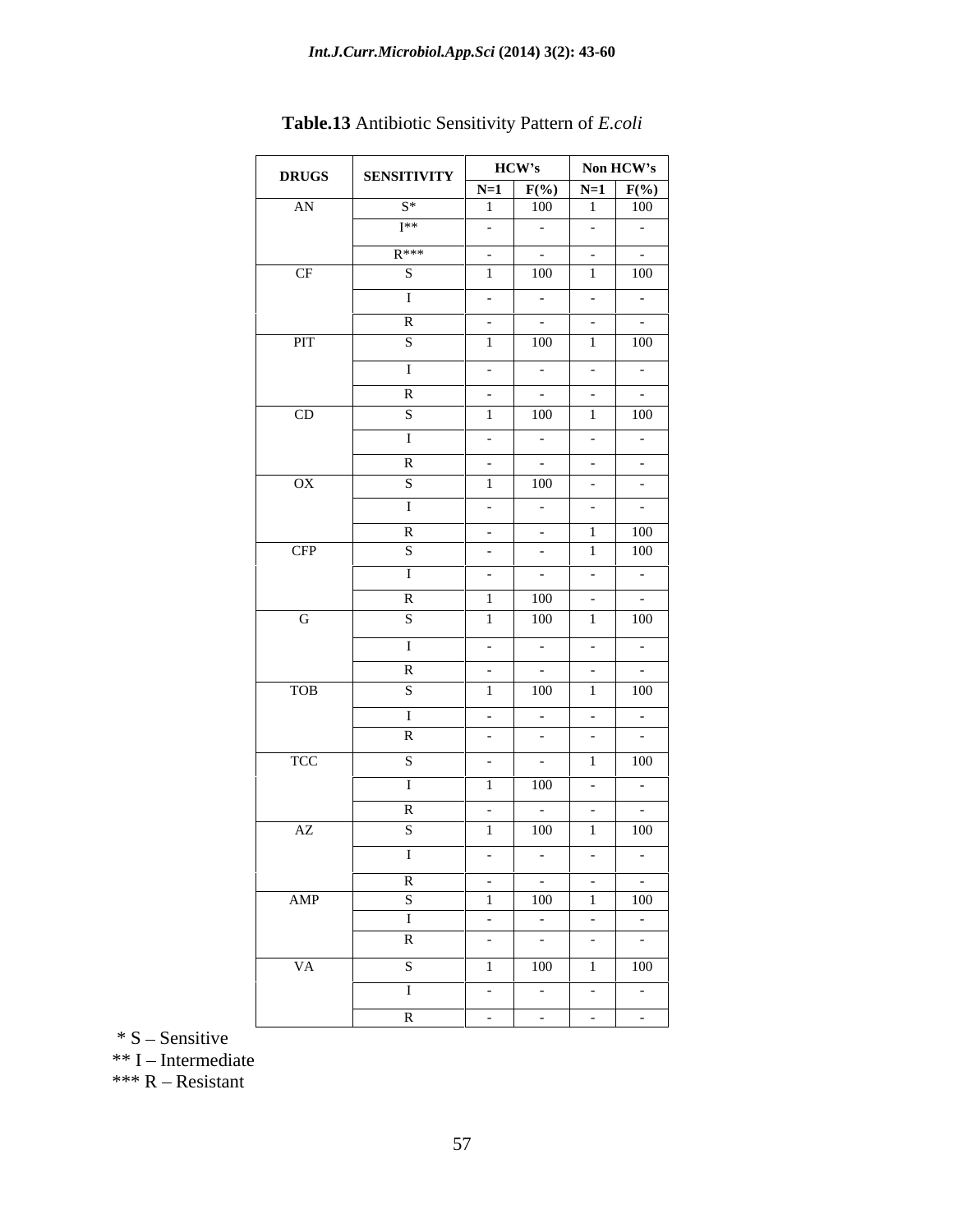| <b>DRUGS</b> | SENSITIVITY   | HCW's                                                                                                                            | Non HCW's                                                                                                                                                                                                                                                                                                                                                                                                                                                   |
|--------------|---------------|----------------------------------------------------------------------------------------------------------------------------------|-------------------------------------------------------------------------------------------------------------------------------------------------------------------------------------------------------------------------------------------------------------------------------------------------------------------------------------------------------------------------------------------------------------------------------------------------------------|
| AN           | $S^*$         | 100<br>$\gamma$                                                                                                                  | $\alpha$ , $\alpha$ , $\alpha$ , $\alpha$ , $\alpha$<br>$\sim 100$ m $^{-1}$                                                                                                                                                                                                                                                                                                                                                                                |
|              | $I^{**}$      | $\sim 100$ m $^{-1}$<br>$\alpha_{\rm{max}}=0.01$                                                                                 | <b>Contract Contract</b><br><b>Contract Contract</b>                                                                                                                                                                                                                                                                                                                                                                                                        |
|              | $R***$        | $\alpha$ , and $\alpha$ , and $\alpha$<br>$\sim$ 100 $-$ 100 $\pm$                                                               | $\alpha$ , $\alpha$ , $\alpha$ , $\alpha$ , $\alpha$<br><b>Contract Contract</b>                                                                                                                                                                                                                                                                                                                                                                            |
| CF           | - S           | $\sim 1000$ m $^{-1}$<br>$\sim 100$ m $^{-1}$                                                                                    | $\sim 100$ m $^{-1}$<br>$\sim$ $-$                                                                                                                                                                                                                                                                                                                                                                                                                          |
|              |               | $\sim 1000$ m $^{-1}$<br>$\sim 100$ m $^{-1}$                                                                                    | $\sim 100$ m $^{-1}$<br>$\sim 100$ m $^{-1}$                                                                                                                                                                                                                                                                                                                                                                                                                |
|              |               | 100                                                                                                                              | $\sim 100$ m $^{-1}$<br>$\sim 10^{-10}$                                                                                                                                                                                                                                                                                                                                                                                                                     |
| PIT          |               | 100                                                                                                                              | $\sim$ $ \sim$<br>$\sim$ 100 $\sim$                                                                                                                                                                                                                                                                                                                                                                                                                         |
|              |               | $\sim 100$ m $^{-1}$<br>$\sim 100$ m $^{-1}$                                                                                     | $\sim 100$ m $^{-1}$<br>$\sim 100$ m $^{-1}$                                                                                                                                                                                                                                                                                                                                                                                                                |
|              |               | $\alpha$ , $\alpha$ , $\alpha$ , $\alpha$ , $\alpha$<br><b>Contract Contract</b>                                                 | $\sim 1000$ m $^{-1}$<br>$\sim 100$ m $^{-1}$                                                                                                                                                                                                                                                                                                                                                                                                               |
| CD           |               | $\alpha_{\rm{max}}=0.01$<br>$\mathcal{L}_{\rm{max}}$ and $\mathcal{L}_{\rm{max}}$                                                | $\sim 100$ km s $^{-1}$<br>$\sim 100$ m $^{-1}$                                                                                                                                                                                                                                                                                                                                                                                                             |
|              |               | $\sim 1000$ m $^{-1}$<br>$\sim 100$ m $^{-1}$                                                                                    | $\sim 100$ m $^{-1}$<br>$\sim$                                                                                                                                                                                                                                                                                                                                                                                                                              |
|              | $\mathbf R$   | 100<br>2                                                                                                                         | $\sim 1000$ m $^{-1}$<br>$\sim 100$ m $^{-1}$                                                                                                                                                                                                                                                                                                                                                                                                               |
| OX           |               | $\sim 1000$ m $^{-1}$<br>$\sim 100$ m $^{-1}$                                                                                    | $\sim 100$ km s $^{-1}$<br>$\sim 100$ km s $^{-1}$                                                                                                                                                                                                                                                                                                                                                                                                          |
|              |               | $\sim 1000$ m $^{-1}$<br>$\mathcal{L}_{\rm{max}}$ and $\mathcal{L}_{\rm{max}}$                                                   | $\sim 1000$ m $^{-1}$<br>$\sim 100$ m $^{-1}$                                                                                                                                                                                                                                                                                                                                                                                                               |
|              |               | 100                                                                                                                              | $\sim 1000$ m $^{-1}$<br>$\sim 100$ m $^{-1}$                                                                                                                                                                                                                                                                                                                                                                                                               |
| <b>CFP</b>   |               | $\sim 100$ m $^{-1}$<br>$\sim 100$ m $^{-1}$                                                                                     | $\sim 10^{-10}$<br>$\sim$ $ \sim$                                                                                                                                                                                                                                                                                                                                                                                                                           |
|              |               | 50                                                                                                                               | $\sim 100$ m $^{-1}$<br>$\sim$ $ \sim$                                                                                                                                                                                                                                                                                                                                                                                                                      |
|              |               | 50                                                                                                                               | $\sim 100$ m $^{-1}$<br>$\sim$                                                                                                                                                                                                                                                                                                                                                                                                                              |
| G            |               | $\sim 100$ m $^{-1}$<br>$\sim 100$ m $^{-1}$                                                                                     | $\sim$ 100 $\sim$<br>$\sim 100$ m $^{-1}$                                                                                                                                                                                                                                                                                                                                                                                                                   |
|              |               | $\sim 1000$ m $^{-1}$<br>$\sim 100$ m $^{-1}$                                                                                    | $\sim 100$ m $^{-1}$<br>$\sim$ $-$                                                                                                                                                                                                                                                                                                                                                                                                                          |
|              | $\mathbf{R}$  | 100<br>2                                                                                                                         | $\sim 1000$ m $^{-1}$                                                                                                                                                                                                                                                                                                                                                                                                                                       |
| <b>TOB</b>   | - S           | 100<br>$\bigcap$                                                                                                                 | $\sim$ $-$<br>$\sim 10^{-10}$ m $^{-1}$<br>$\sim 100$ m $^{-1}$                                                                                                                                                                                                                                                                                                                                                                                             |
|              |               | $\overline{a}$                                                                                                                   |                                                                                                                                                                                                                                                                                                                                                                                                                                                             |
|              |               | $\sim 1000$ m $^{-1}$<br>$\sim 1000$ m $^{-1}$<br>$\alpha$ , $\alpha$ , $\alpha$ , $\alpha$ , $\alpha$                           | $\alpha$ , $\alpha$ , $\alpha$ , $\alpha$ , $\alpha$<br><b>Contract Contract</b><br>$\sim 10^{-10}$<br>$\sim 100$ m $^{-1}$                                                                                                                                                                                                                                                                                                                                 |
|              |               |                                                                                                                                  |                                                                                                                                                                                                                                                                                                                                                                                                                                                             |
| <b>TCC</b>   |               | $\sim 1000$ m $^{-1}$<br>$\sim$ 100 $-$ 100 $\pm$                                                                                | $\sim 100$ km s $^{-1}$<br>$\sim 100$ m $^{-1}$                                                                                                                                                                                                                                                                                                                                                                                                             |
|              |               | $\sim 1000$ m $^{-1}$<br>$\sim 100$ m $^{-1}$                                                                                    | $\sim 10^{-10}$<br>$\sim$ $ \sim$                                                                                                                                                                                                                                                                                                                                                                                                                           |
|              |               | 100<br>100                                                                                                                       | <b>Contract Contract</b><br><b>Contract Contract</b>                                                                                                                                                                                                                                                                                                                                                                                                        |
| AZ           |               |                                                                                                                                  | $\sim 10^{-10}$                                                                                                                                                                                                                                                                                                                                                                                                                                             |
|              |               | $\sim 100$ m $^{-1}$<br>$\sim 100$ m $^{-1}$                                                                                     | $\sim 10^{-10}$<br>$\sim$ $-$                                                                                                                                                                                                                                                                                                                                                                                                                               |
|              | D             | $\sim 1000$ m $^{-1}$<br><b>Contractor</b>                                                                                       | <b>Contract Contract</b><br><b>Contract Contract</b>                                                                                                                                                                                                                                                                                                                                                                                                        |
| AMP          | $\mathcal{S}$ | $\sim 1000$ m $^{-1}$<br><b>Contract Contract</b>                                                                                | $\frac{1}{\sqrt{1-\frac{1}{2}}}\frac{1}{\sqrt{1-\frac{1}{2}}}\frac{1}{\sqrt{1-\frac{1}{2}}}\frac{1}{\sqrt{1-\frac{1}{2}}}\frac{1}{\sqrt{1-\frac{1}{2}}}\frac{1}{\sqrt{1-\frac{1}{2}}}\frac{1}{\sqrt{1-\frac{1}{2}}}\frac{1}{\sqrt{1-\frac{1}{2}}}\frac{1}{\sqrt{1-\frac{1}{2}}}\frac{1}{\sqrt{1-\frac{1}{2}}}\frac{1}{\sqrt{1-\frac{1}{2}}}\frac{1}{\sqrt{1-\frac{1}{2}}}\frac{1}{\sqrt{1-\frac{1}{2}}}\frac{1}{\sqrt{1-\frac{$<br><b>Contract Contract</b> |
|              |               | $\alpha$ , $\alpha$ , $\alpha$ , $\alpha$ , $\alpha$<br>$\alpha$ , $\alpha$ , $\alpha$ , $\alpha$ , $\alpha$<br>$\overline{100}$ | $\alpha$ , $\alpha$ , $\alpha$ , $\alpha$ , $\alpha$<br>$\sim 100$ m $^{-1}$                                                                                                                                                                                                                                                                                                                                                                                |
|              | $\mathbf R$   | $\overline{2}$                                                                                                                   | $\alpha$ , $\alpha$ , $\alpha$ , $\alpha$ , $\alpha$<br>$\alpha$ , $\alpha$ , $\alpha$ , $\alpha$ , $\alpha$                                                                                                                                                                                                                                                                                                                                                |
| <b>VA</b>    | S             | $\alpha$ , $\alpha$ , $\alpha$ , $\alpha$ , $\alpha$<br>$\alpha$ , $\alpha$ , $\alpha$ , $\alpha$ , $\alpha$                     | $\alpha$ , $\alpha$ , $\alpha$ , $\alpha$ , $\alpha$<br>$\sim 100$ m $^{-1}$                                                                                                                                                                                                                                                                                                                                                                                |
|              | <b>T</b>      | $\alpha$ , $\alpha$ , $\alpha$ , $\alpha$ , $\alpha$<br>$\alpha$ , $\alpha$ , $\alpha$ , $\alpha$ , $\alpha$                     | $\sim 100$ km s $^{-1}$<br>$\sim 100$ km s $^{-1}$                                                                                                                                                                                                                                                                                                                                                                                                          |
|              | $\mathbf{D}$  | 100<br>$\gamma$                                                                                                                  | $\mathcal{L}^{\mathcal{L}}$ and $\mathcal{L}^{\mathcal{L}}$<br>$\sim 100$ m $^{-1}$                                                                                                                                                                                                                                                                                                                                                                         |

# **Table.14** Antibiotic Sensitivity Pattern of *Pseudomonas*

 $\overline{\ }$  S – Sensitive

\*\* I - Intermediate

\*\*\* R - Resistant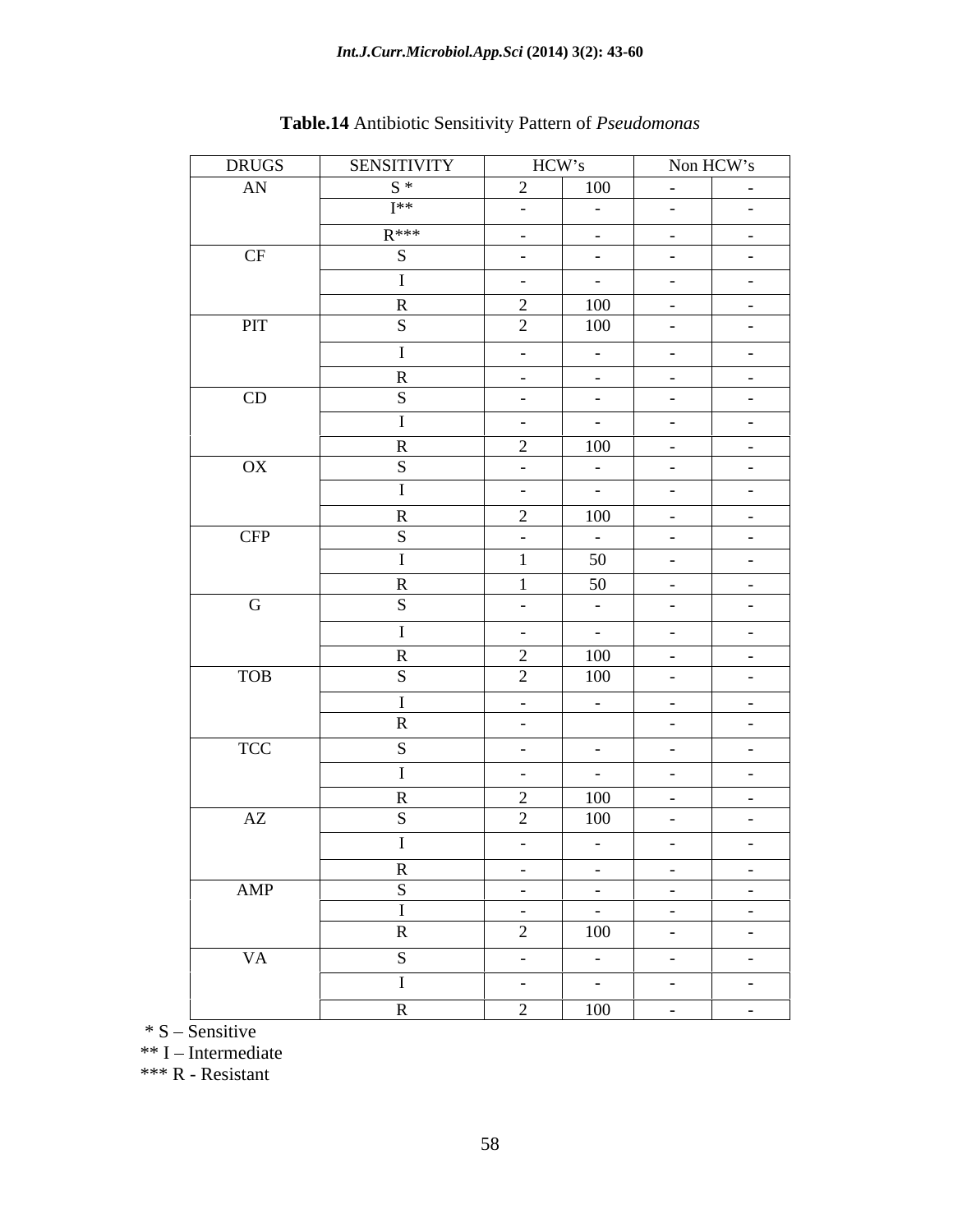| <b>DRUGS</b> | HCW's                      | Non HCW's |
|--------------|----------------------------|-----------|
| AN           | 81.25                      | 63.3      |
| $\Gamma$     | 71.25                      | 50.81     |
| PIT          | 82.5                       | 57.37     |
| CD           | 55<br>$\ddot{\phantom{0}}$ | 50.81     |
| OX           | 55                         | 49.18     |
| <b>CFP</b>   | 72.5                       | 62.29     |
|              | 56.25                      | 63.93     |
| <b>TOB</b>   | 56.25                      | 63.93     |
| <b>TCC</b>   | - 40                       | 62.29     |
| AZ           | 68.75                      | 57.37     |
| AMP          | 36.25                      | 59.01     |
|              | $70^{\circ}$               | 62.29     |

**Table.15** Over All Sensitivity of Microbes

The present study demonstrated that Science and Technology, Jodhpur and resistant rates to commonly used Teachers of Department of Biotechnology antimicrobials in isolated bacteria from for allowing me to carry out the work on phones varied from 17.50% for PIT to this project. I express my sincere  $\&$ 63.75% for AMP in HCW's and in Non humble thanks to Mr. Khangar Ram  $\&$ HCW's, it is varied from 36.03% for G Abhishek Tak (Sr. Lab Technicians) for and TOB to50.85% for OX, which is higher than the study conducted by Sepehri *et al.*, (2009), the resistance rates References to commonly used antimicrobials in isolated bacteria from phones varied from Akinyemi, K.O., Atapu, A.D., Adetona, 6.7% for Cephalothin to 25% for Amoxycillin. Resistance to Gentamicin in their study was 15.6%.It was found that about 79% of bacteria isolated from Dev. Ctries. 3 (8): 628-632. phones were sensitive to all three antibiotics used in that study and 4.4% were resistant to all of these antibiotics. They didn't use those antibiotics which are used in our study except Gentamicin (Table.15). Turch, M.1966.Antibiotic

I have great pleasure in acknowledging my Brady, R.R., Fraser, S.F., Dunlop, M.G., thanks to Dr. R.K. Aseri, Principle and Controller, Dr. Sampurnanand Medical College and attached group of hospitals, Jodhpur & Professor R.L. Mathur, operative environment. J. Hosp. Infect. Principal, Lachoo Memorial College of

this project. I express my sincere & humble thanks to Mr. Khangar Ram & Abhishek Tak (Sr. Lab Technicians) for their graceful cooperation.

# **References**

- Akinyemi, K.O., Atapu, A.D., Adetona, O.O. and Coker, A.A.O. 2009. The potential role of mobile phones in the spread of bacterial infections. J. Infect. Dev. Ctries. 3 (8): 628-632.
- Arora, U., Devi, P., Chadha,A. and Malhotra,S.2009.Cellphones a modern stay house for bacterial pathogens. J.K. Scie. 11 (3): 127-129.
- Acknowledgement single disc method. Amer. J. Clin. Bauer, A.W., Kirby, M., Sheris, J.D. and Turch, M.1966.Antibiotic susceptibility testing by standard Pathol.45: 493–496
	- Paterson Brown, S. and Gibb, A.P. 2007. Bacterial contamination of mobile communication devices in the 66: 397-8.